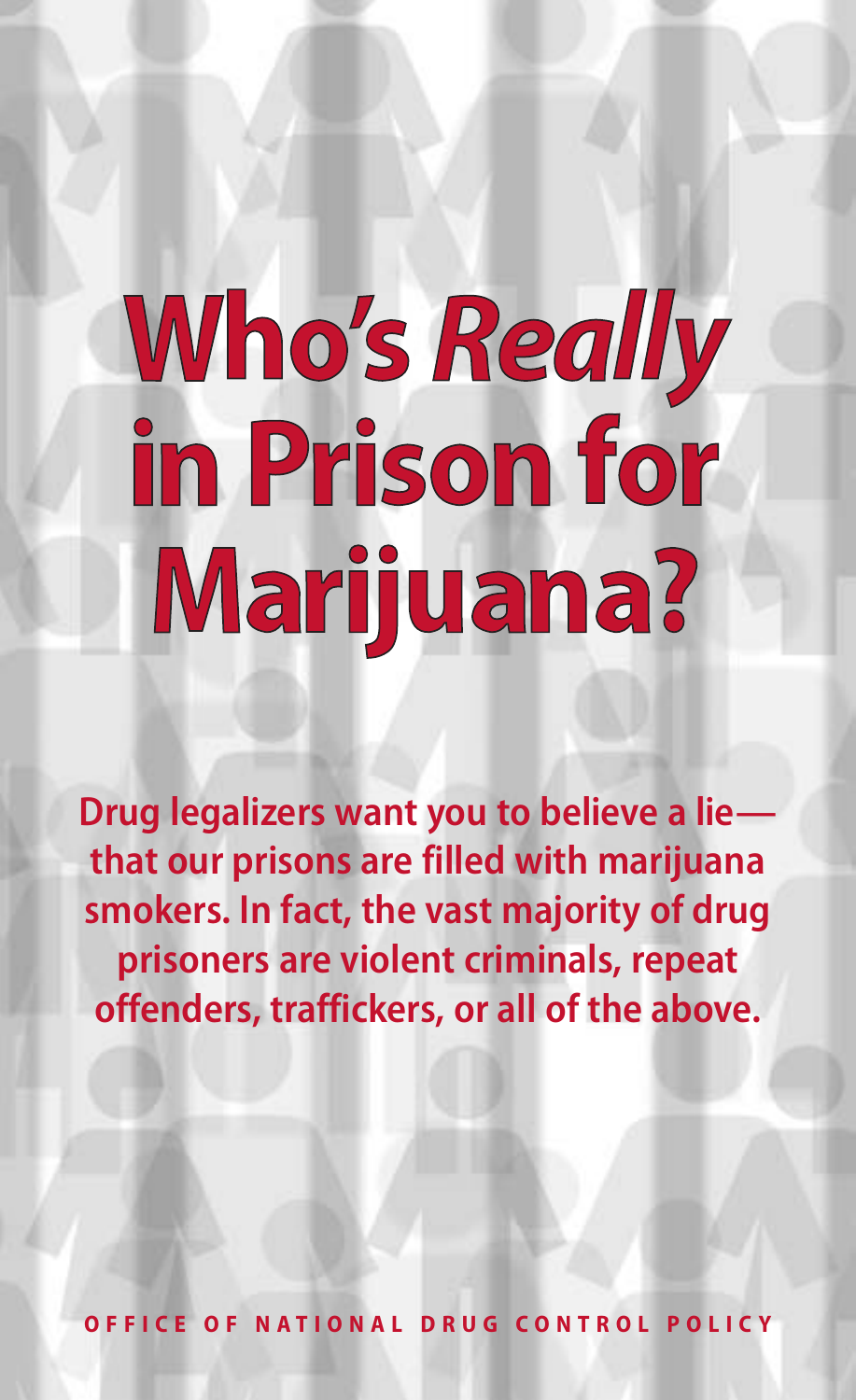# **Who's Really in Prison for Marijuana?**

**Drug legalizers want you to believe a lie that our prisons are filled with marijuana smokers. In fact, the vast majority of drug prisoners are violent criminals, repeat offenders, traffickers, or all of the above.**

**OFFICE OF NATIONAL DRUG CONTROL POLICY**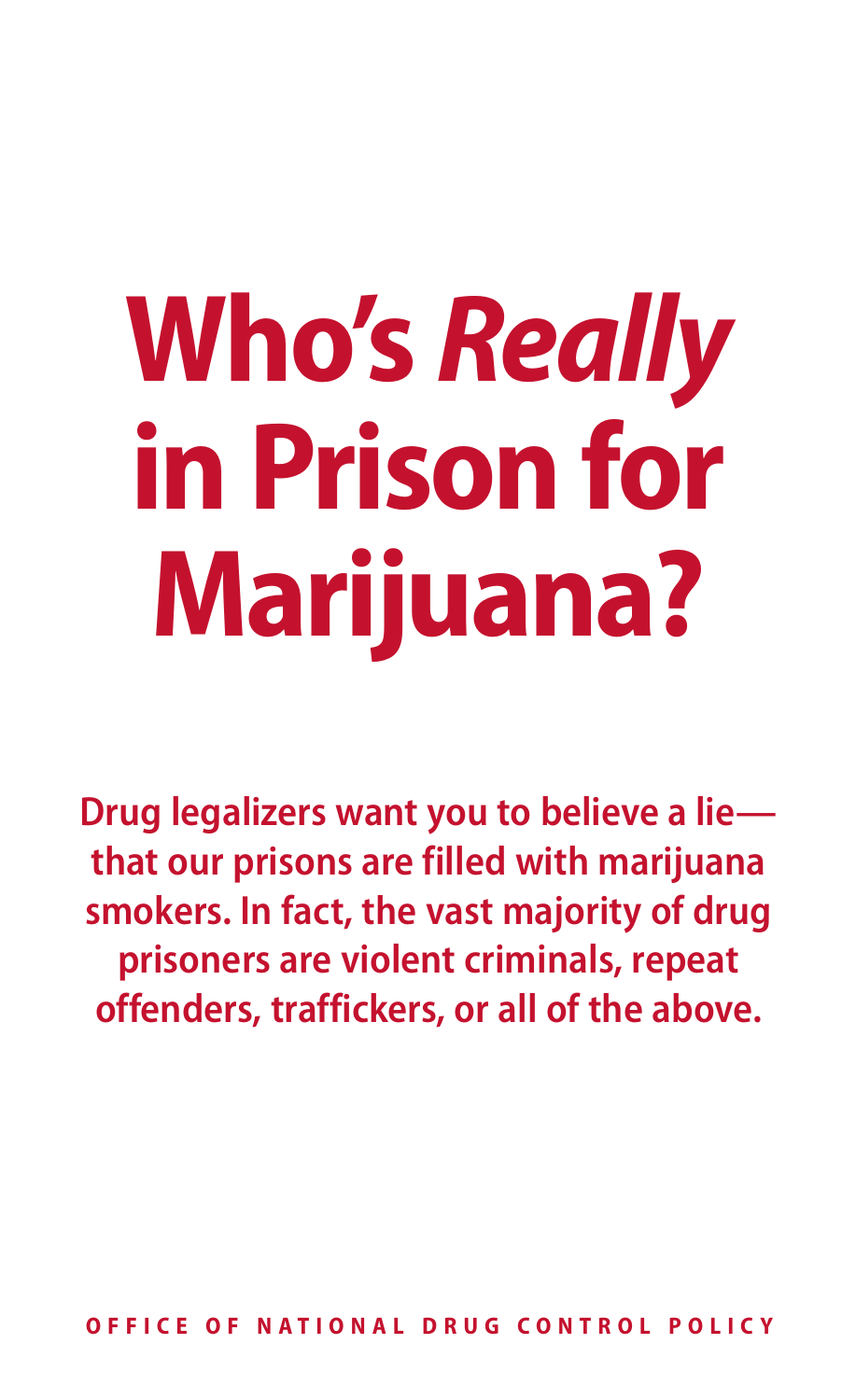## **ACKNOWLEDGEMENTS**

The Office of National Drug Control Policy (ONDCP) extends special thanks to the following individuals and organizations for their help in researching and reviewing this booklet. Without their valuable insights and patient guidance, this project would not have been possible:

Allen Beck, Christopher Mumola, and Matthew Durose, Bureau of Justice Statistics; Gregory Mitchell and Wes Clark, U.S. Drug Enforcement Administration; Louis Reedt and Christine Kitchens, U.S. Sentencing Commission; Wayne Raabe, Criminal Division, U.S. Department of Justice; Donna Eide, U.S. Attorney's Office, Southern District of Indiana; Randall Hensel, U.S. Attorney's Office, Pensacola, Florida; Patricia White and Tourine Phillips, National Council of Juvenile and Family Court Judges; Alec Christoff, National Drug Court Institute; Debra Whitcomb, American Prosecutors Research Institute; Joe Weedon, American Correctional Association; Rosalie Liccardo Pacula, RAND; Jonathan P. Caulkins, H. John Heinz III School of Public Policy & Management, Carnegie Mellon University; Jamie Chriqui and Joanna King, The MayaTech Corporation; and Jeffrey Robinson, writer.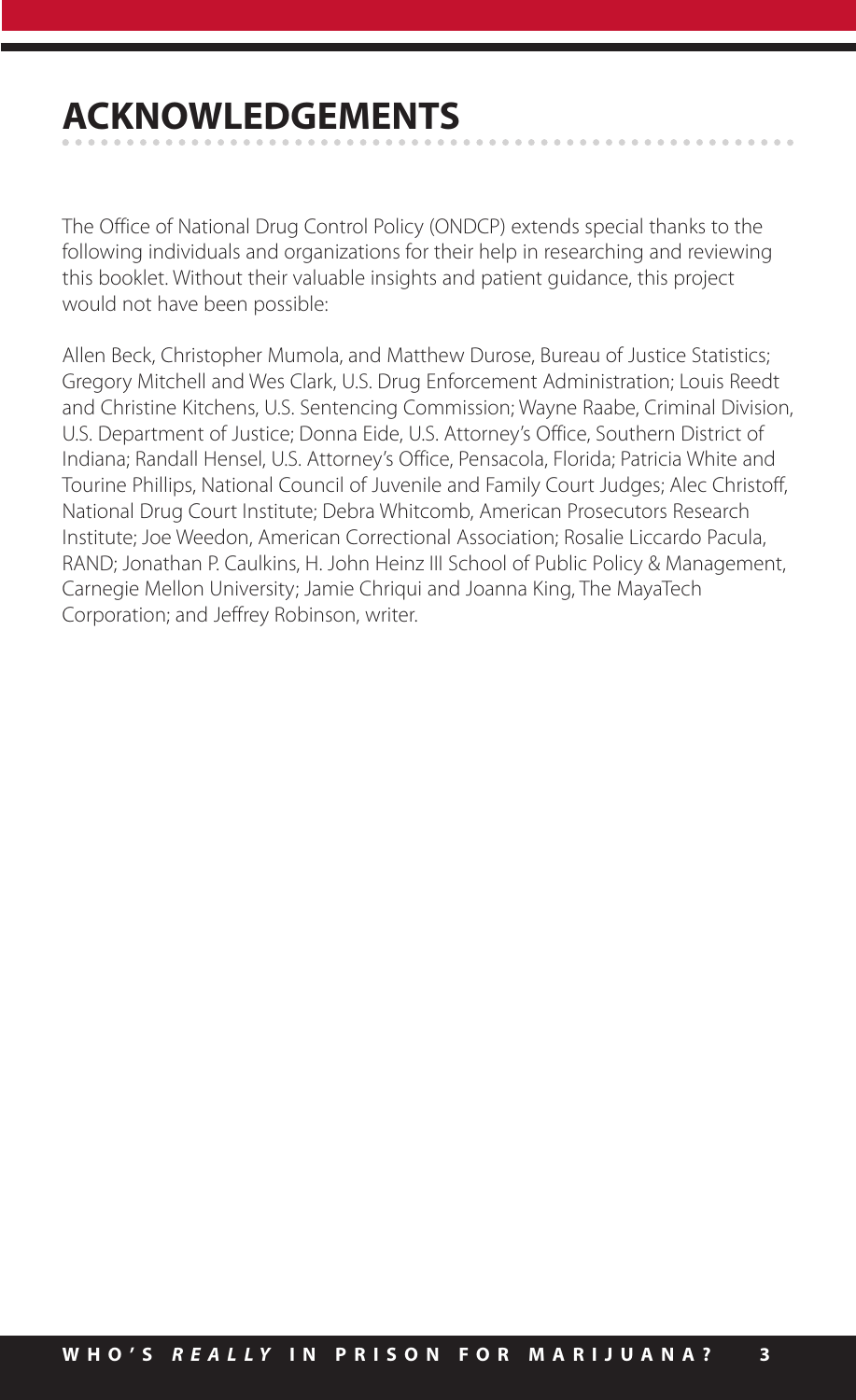## **TABLE OF CONTENTS**

| The rest of the story: What the headlines don't reveal 24 |  |
|-----------------------------------------------------------|--|
|                                                           |  |
|                                                           |  |
|                                                           |  |
|                                                           |  |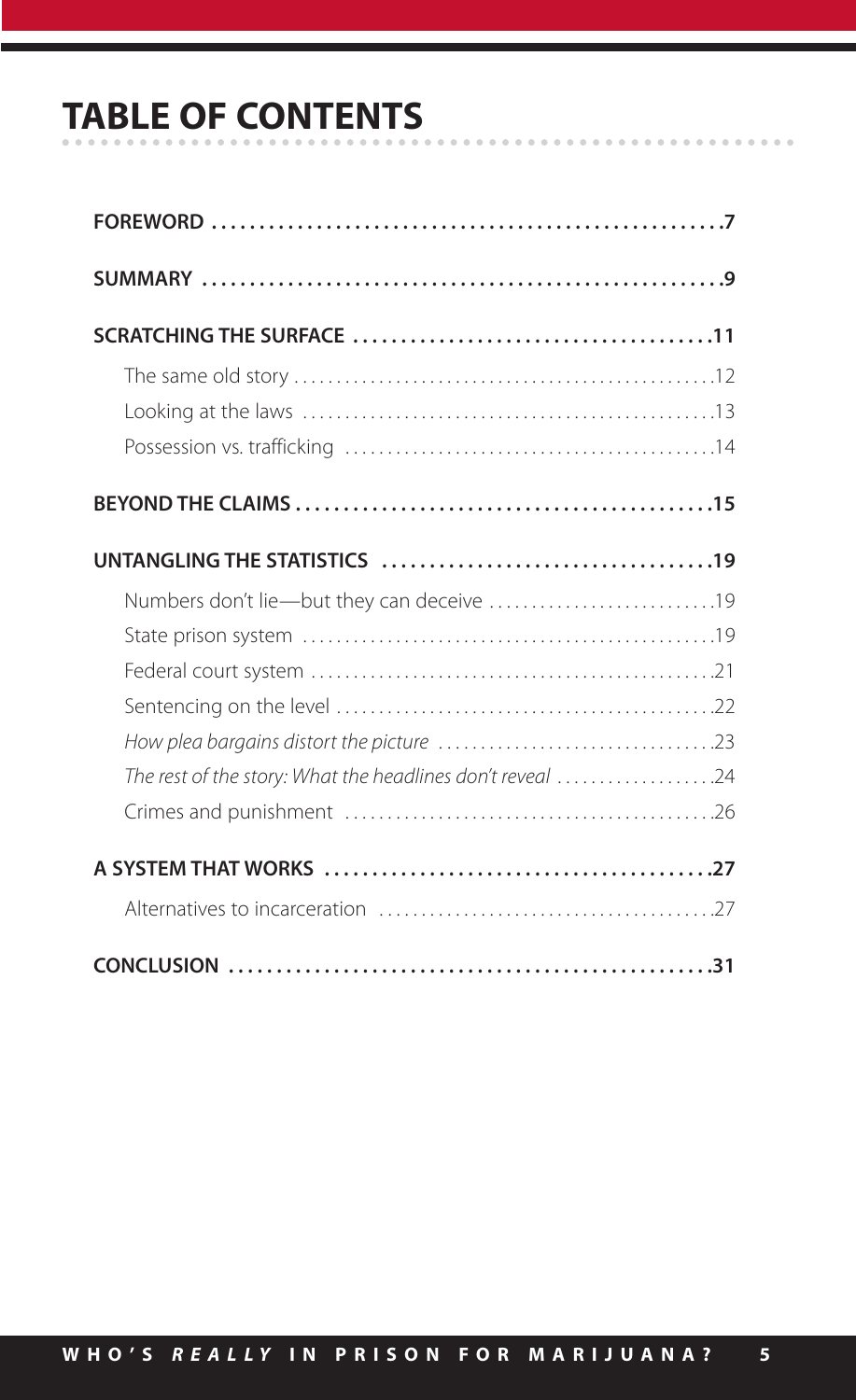

In this report, we have endeavored to set the record straight regarding one of the most pervasive myths about marijuana. The truth, supported overwhelmingly by the best data available, is that our prisons are not overflowing with people arrested just for smoking pot. On the contrary, we are seeking—through new treatment-oriented approaches such as drug courts—to divert those whose involvement with drugs is limited to their own use, while actively working to disrupt drug-trafficking organizations by prosecuting those who distribute or deal in illicit drugs.

Of course, there will always be those who reject everything the government says or does. There are also those who are willing to spread false information for the purpose of legalizing drug trafficking and use—despite all the harm this would cause and the overwhelming public opposition to it.

While we cannot state categorically that no simple marijuana user has ever received a jail or prison sentence, the evidence is overwhelming that these cases are rare. The system on the whole is sound, it is just, and it is working as it should. Moreover, recent innovations such as **JOHN P. WALTERS** drug courts are signs that the system is improving still.



Those who traffic in illegal drugs, who prey on our nation's youth with poisons that destroy bodies, minds, and futures, should find no refuge in the criminal justice system. Long prison terms, in many cases, are the most appropriate response to these predators. But for those on the other end of the criminal spectrum—the mere users—different measures are often in order, such as intervention, drug treatment, and the offer of another chance to end their destructive behavior.

The goal of drug laws, after all, is not just to penalize, but to keep people from harming themselves and others. So if we can stop these users now, before they become dependent and while they still have time to turn their lives around, the laws will have served their purpose well.

l. f. Walt

John P. Walters Director Office of National Drug Control Policy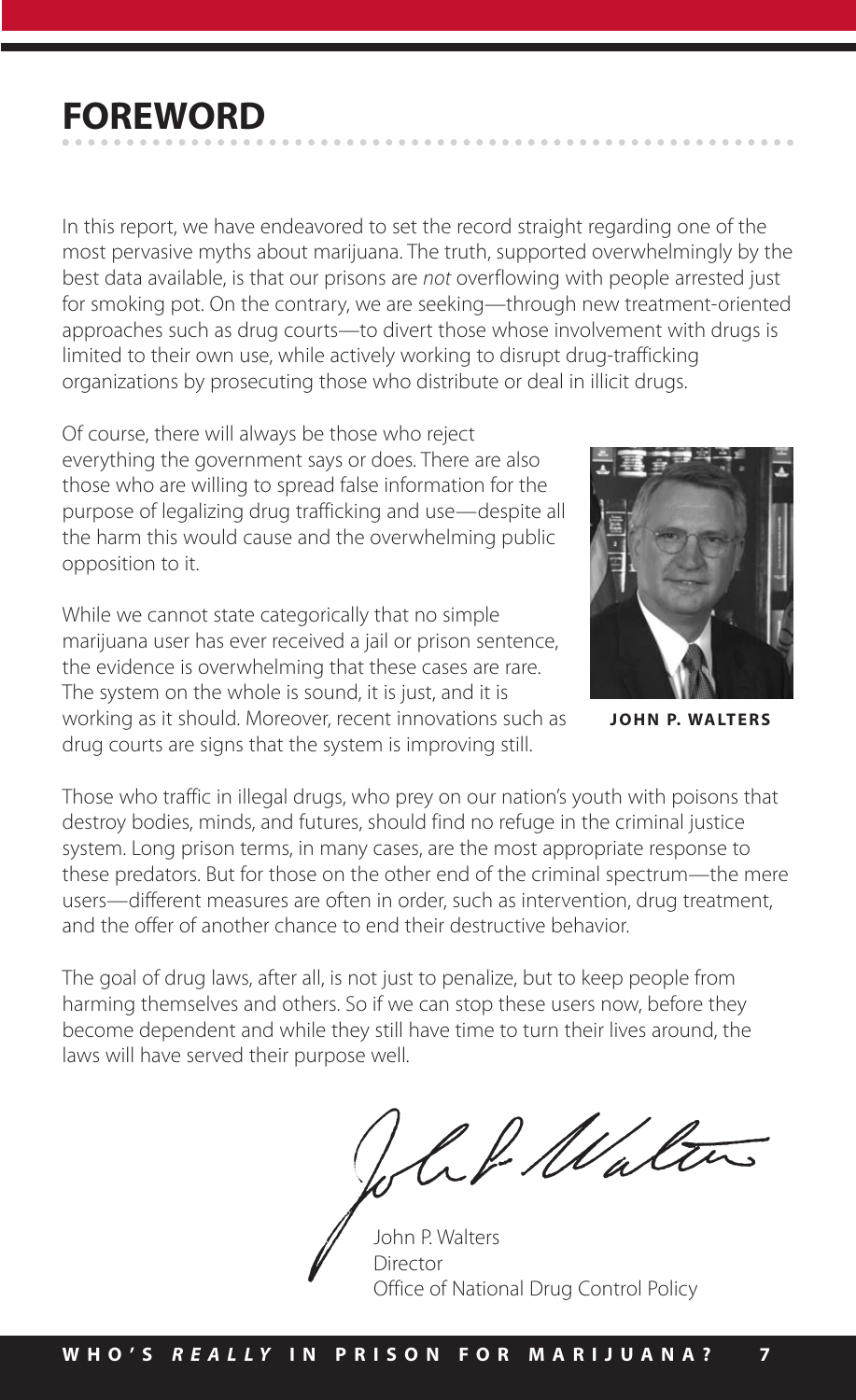

The idea that our nation's prisons are overflowing with otherwise law-abiding people convicted for nothing more than simple possession of marijuana is treated by many as conventional wisdom.

But this, in fact, is a myth—an illusion conjured and aggressively perpetuated by drug advocacy groups seeking to relax or abolish America's marijuana laws. In reality, the vast majority of inmates in state and federal prison for marijuana have been found guilty of much more than simple possession. Some were convicted for drug

trafficking, some for marijuana possession along with one or more other offenses. And many of those serving time for marijuana pled down to possession in order to avoid prosecution on much more serious charges.

In 1997, the year for which the most recent data are available, just 1.6 percent of the state inmate population were held for offenses involving only marijuana, and less than one percent of all state prisoners (0.7 percent) were

**simple possession. In reality, the vast majority of inmates in state and federal prison for marijuana have been found guilty of much more than**

incarcerated with marijuana possession as the only charge, according to the U.S. Department of Justice's Bureau of Justice Statistics (BJS). An even smaller fraction of state prisoners in 1997 who were convicted just for marijuana possession were firsttime offenders (0.3 percent).

The numbers on the federal level tell a similar story. Out of all drug defendants sentenced in federal court for marijuana crimes in 2001, the overwhelming majority were convicted for trafficking, according to the U.S. Sentencing Commission. Only 2.3 percent—186 people—received sentences for simple possession, and of the 174 for whom sentencing information is known, just 63 actually served time behind bars.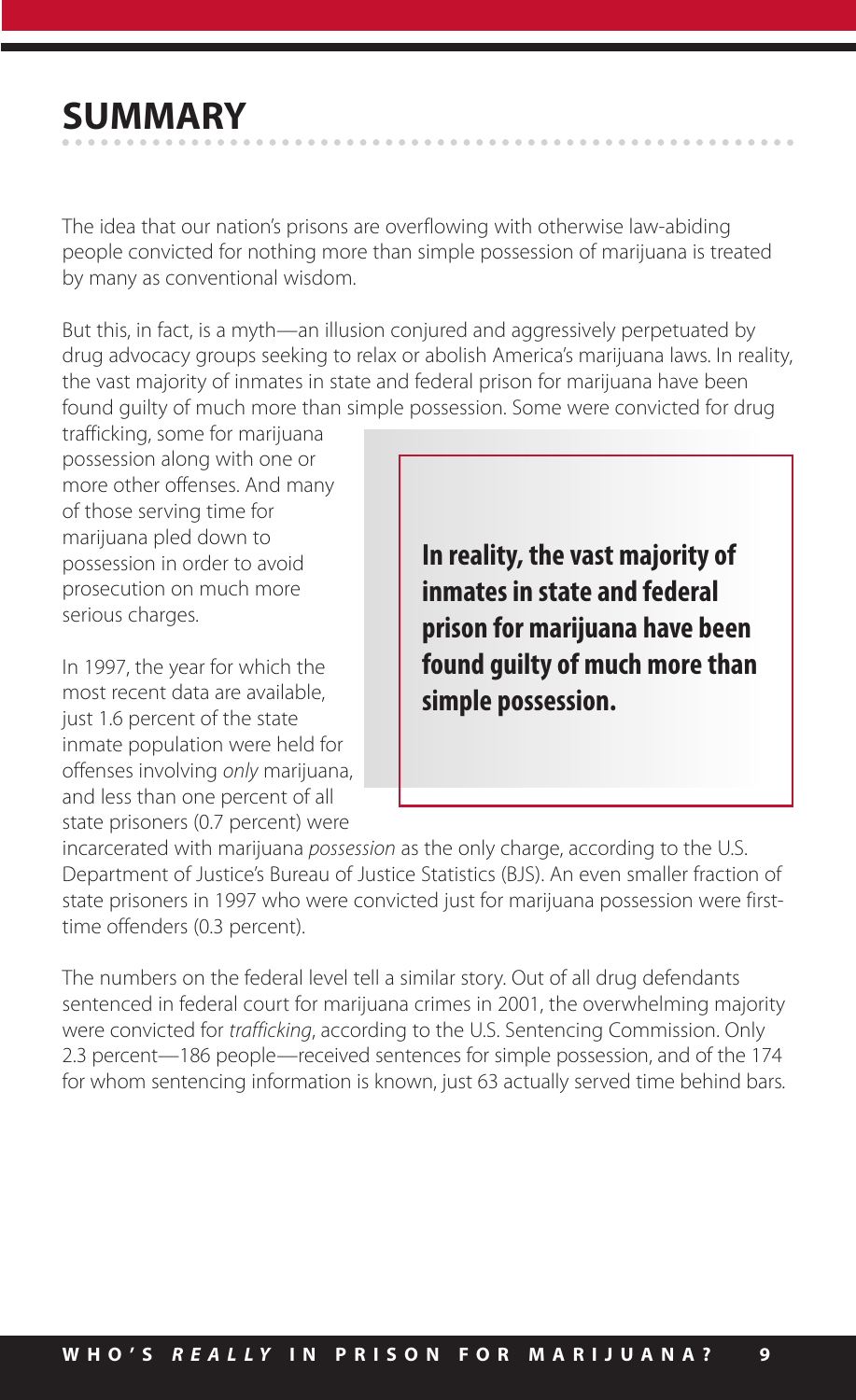Drug use harms the user and it harms the community, and because of this, criminal penalties have been put in place to control the possession and use of illicit substances. Built into the criminal justice system is an appropriate measure of discretion that responds to the gravity of the offense. Those who persistently violate the country's drug laws face criminal penalties, which may include time behind bars. For offenders whose involvement in law-breaking is minor, the sanctions are slight and often involve a referral to treatment rather than incarceration.

And yet, in spite of these facts, a false characterization continues to be promoted that depicts the criminal-justice response to marijuana violations as unduly harsh, exclusively punitive, and disproportionate. This characterization must be countered by the truth, which is this: Americans are not routinely being sent to prison in large numbers just for possessing small amounts of marijuana. Our criminal justice system, on the whole, is fair and equitable, and despite frequent claims to the contrary, there's very little chance that anyone in this country, particularly a first-time offender, will be sent to prison for merely puffing a "joint."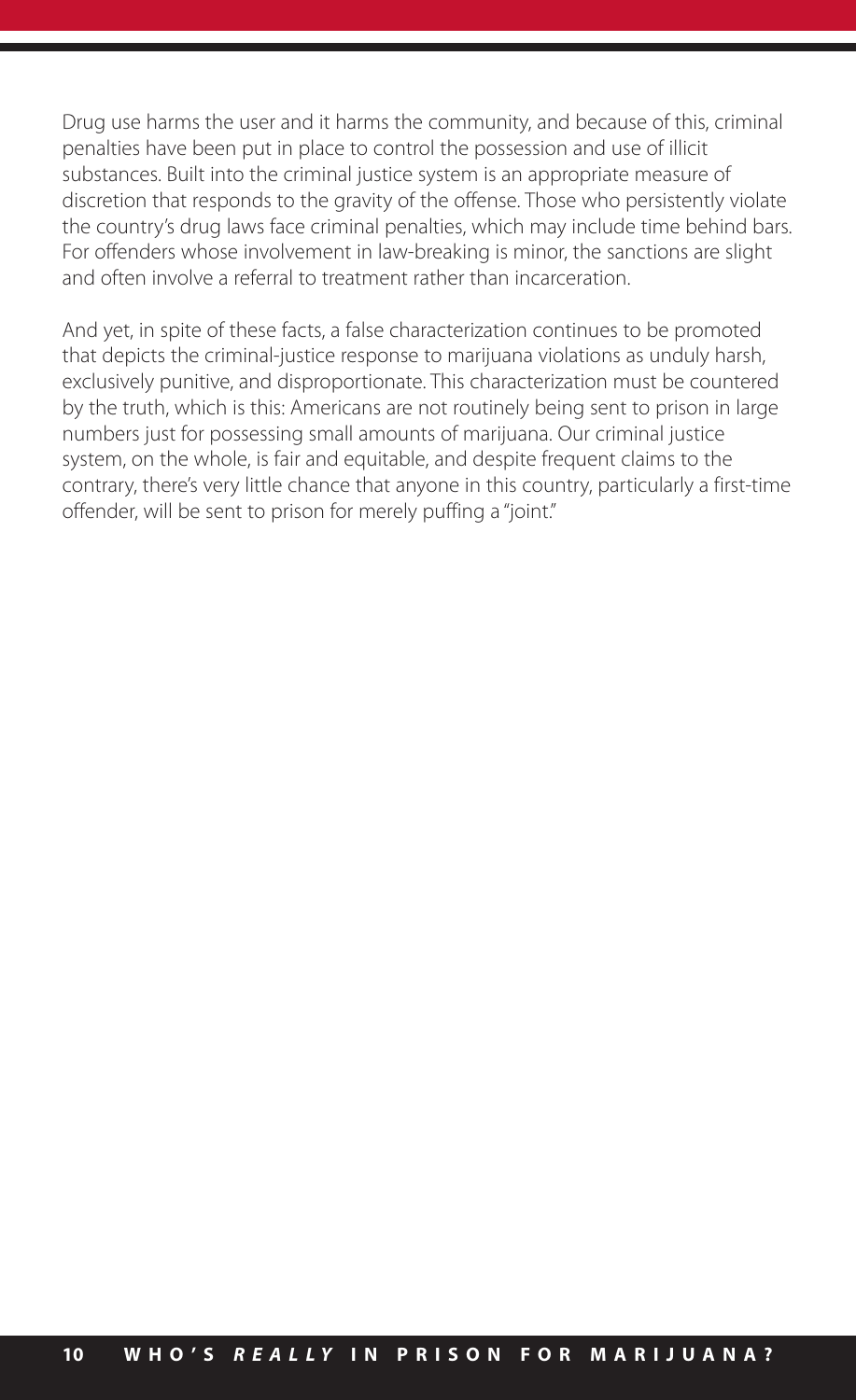## **SCRATCHING THE SURFACE**

The headline says it all: "22-year-old suburban kid gets 25 years for selling pot."

Or does it?

Seth Michael Ferranti was a kid from Northern Virginia who, as various Internet Web sites characterize his plight,<sup>2</sup> fell victim to the government's draconian drug laws after he got busted near St. Louis with some marijuana. The state of Missouri extradited him to Virginia, where the Feds stepped in and put him away for two dozen years.

"I'm a prisoner in the war on drugs," Ferranti told Rolling Stone magazine.<sup>3</sup> In an essay posted on the Internet by a group called the November Coalition, Ferranti expresses dismay at his incarceration: "I was from the suburbs," he writes. "What was I doing in

jail with a plastic mattress, no pillow, no sheets, no nothing? I thought America was the land of opportunity, the land of the free. But it isn't"<sup>4</sup>

Clearly, this should not be the fate of a law-abiding young man who simply made a mistake. As it turns out, though, Ferranti was not exactly a lawabiding young man. This was not his first "mistake," and it involved much more than a few bags of marijuana.

**Shortly before his sentencing, and despite the deal he struck with prosecutors, Ferranti faked his own suicide and vanished.**

From 1989 to 1991, Ferranti ran a drug-trafficking network that distributed more than 100,000 doses of LSD to high school and college kids in Fairfax County, Virginia. Arrested and charged, he pled guilty to the crime of engaging in a continuing criminal enterprise—a felony—and was released on his own recognizance pending trial. To reduce his sentence, he agreed to testify against one of his fellow drug gang members. Shortly before his sentencing, however, and despite the deal he struck with prosecutors, he faked his own suicide and vanished.

Ferranti spent several years on the run, distributing and transporting significant quantities of marijuana across state lines, and eventually earning a spot on the U.S. Marshals Service's "15 Most Wanted"list. In September 1993, he was arrested in St. Charles County, Missouri, for possession of marijuana. By then, Ferranti was hiding his true identity behind false driver's licenses, state ID cards, check-cashing ID cards, birth certificates, and voter registration cards. The arresting officers, unaware of the outstanding warrants against him, let him go.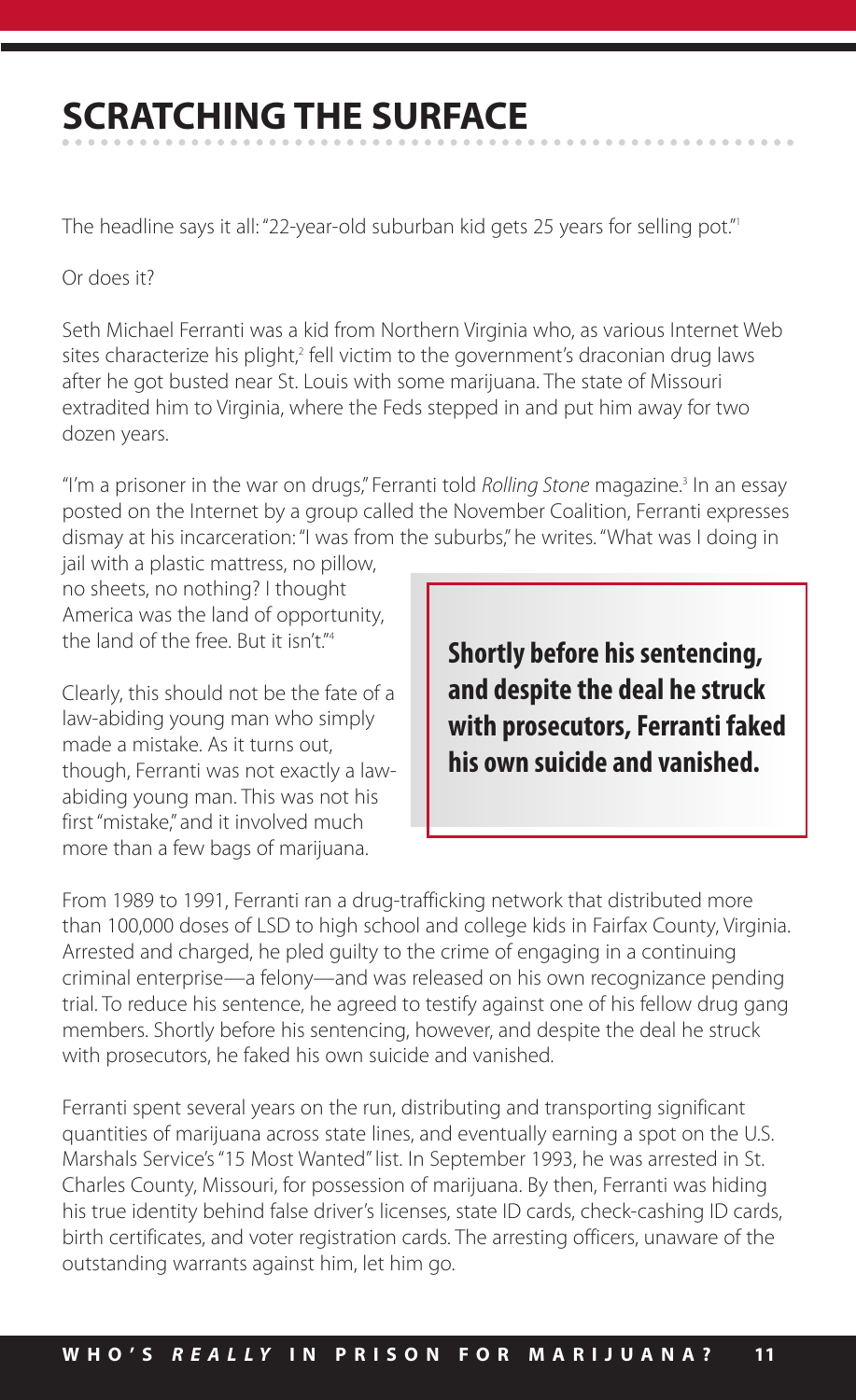It was another month before U.S. Marshals tracked Ferranti to St. Louis. They finally nabbed him there, along with his phony IDs and 18 pounds of marijuana. The Marshals brought him back to Virginia, where the court sentenced him to 12 months in prison for failing to appear at his sentencing and for mail fraud while he was a fugitive. The judge also ordered Ferranti to serve out his original term of 24 years and 3 months without the possibility of parole—not for marijuana, but for selling LSD.<sup>5</sup>

#### **The same old story**

Ferranti's tale is one of many tough-luck stories that are recounted by marijuana advocates and drug-law critics to show how an overzealous judicial system targets small-time marijuana offenders. As a result of this allegedly brutal and unjust crackdown, the advocates say, our nation's prisons are teeming with nonviolent non-criminals whose only offense was possessing small amounts of marijuana.

The idea that people are rotting away behind bars for nothing more than simple possession of marijuana has gained considerable currency in recent popular opinion. An article posted on the Internet by a well-known online magazine is a case in point. In the course of attacking what it describes as uneven drug-law enforcement in this country, the article states that "thousands of people languish in jails and prisons across America, serving long sentences for nothing more than simple possession of marijuana."6

It's hardly an isolated accusation. Variations on this theme are common among those arguing for looser marijuana laws. For example:

- "A marijuana smoker is arrested every 45 seconds in America."7
- "Unfortunately, the bulk of our nation's current anti-drug efforts and priorities remain fixated on arresting and jailing drug consumers particularly recreational marijuana smokers."8
- "We're also a nation overrun with robbers, rapists, murderers, wife beaters, child molesters. We say we're petrified of them. Yet we're releasing them first from overcrowded jails so dope smokers can take their cells."<sup>9</sup>
- "Four million Americans were arrested for marijuana violations, the vast majority for simple possession, during [President Bill] Clinton's reign."10
- "Though there aren't enough cells for violent criminals, marijuana smokers and small-time dealers are going to prison by the thousands—sometimes for  $l$ ife $n$ <sup>11</sup>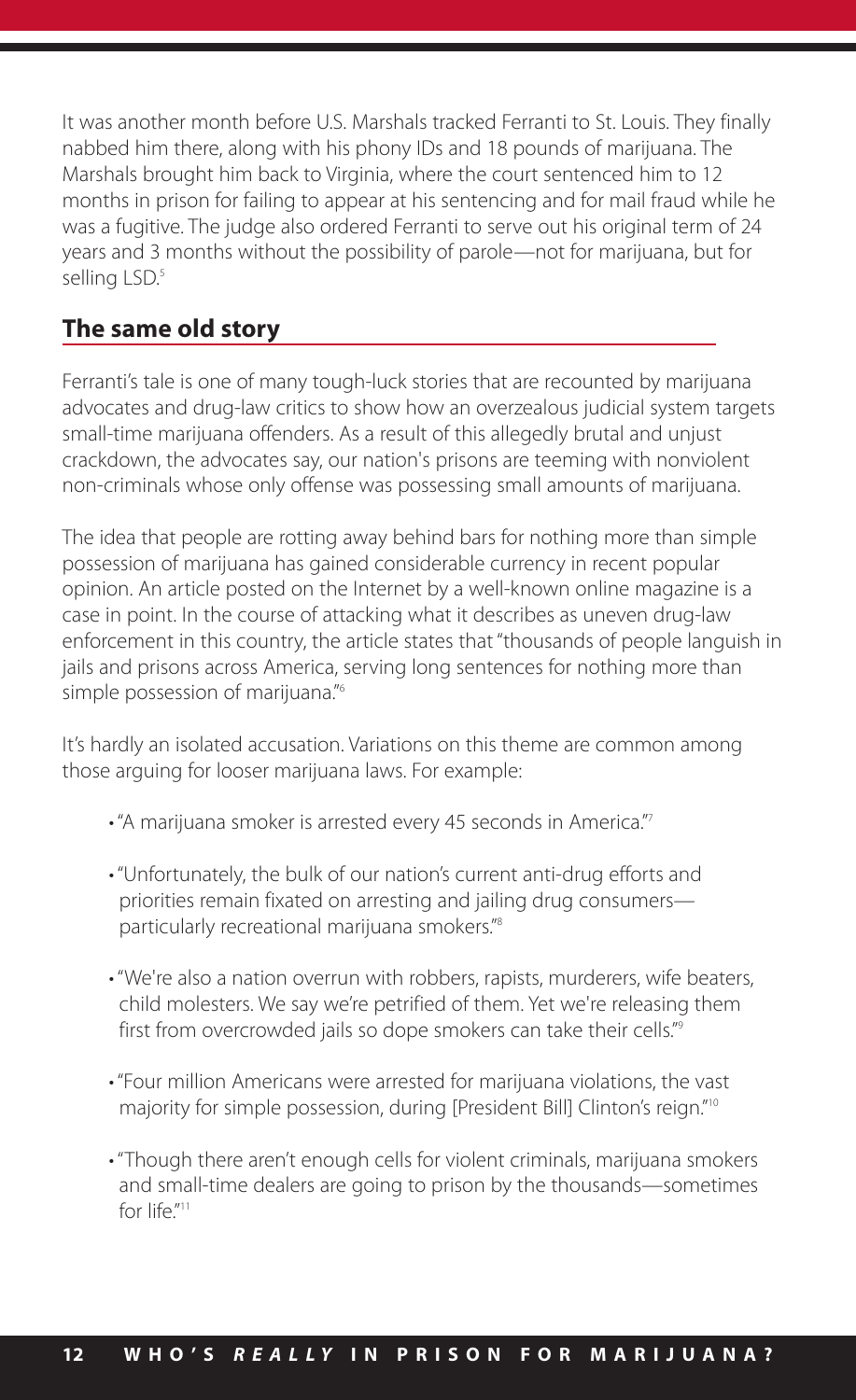Such allegations paint a horrific picture of the criminal justice system, conjuring visions of jack-booted officers kicking down doors to arrest recreational users peacefully puffing marijuana in their living rooms. Untold quantities of ink and energy are devoted to perpetuating this image of harmless marijuana smokers as victims of government persecution. Meanwhile, special-interest groups and activists with a pro-marijuana agenda cloud the issue further by mixing and matching halftruths, citing statistics out of context, and making emotional appeals about the benefits of so-called "medical marijuana."

Finding the facts amid all the hyperbole and deception is not a simple task. But if you look beyond the unsubstantiated claims and carefully examine what is really happening, you see that the picture presented by the drug legalizers is wildly out of focus, and that the truth is something they do not want you to know.

#### **Looking at the laws**

To find out who is, and who is not, getting locked up for marijuana offenses, it helps to start with some definitions. "Simple possession"is the term typically used in cases when someone has on his or her person, or available for his or her use, a small amount of an illegal substance for the purpose of consuming or using it but without the intent to sell or give it to anyone else. Specific definitions of "simple possession" vary from state to state.

In federal court, simple possession of marijuana is punishable by up to a year in prison and a \$1,000 fine for a first offense.<sup>12</sup> For offenders possessing an ounce or less of marijuana, federal prosecutors have discretion to charge under the "personal use" statute. Here, possession is treated not as a crime but as a civil offense, much like a traffic ticket, but with a fine of up to \$10,000.<sup>13</sup>

On the matter of terminology, another important point is the distinction between "jail" and "prison."Although the terms are often used interchangeably in casual discourse, there are actually important differences between the two. In most states, if not all, prison is the federal- or state-run institution where inmates serve sentences of a year or longer for felony crimes. Jails, on the other hand, are detention facilities usually managed by city or county governments and traditionally reserved for individuals awaiting trial and defendants serving less than a year for misdemeanor offenses.14

To understand how the drug laws are enforced, it is helpful to look briefly at the laws themselves in the 50 states, the federal system, and the District of Columbia. All 52 jurisdictions divide offenses into two general categories. The more serious of the two encompasses the charges of growing, manufacturing, distributing, and trafficking—all of which, generally, are felonies. The other category deals with possession, and here the specific amount becomes important. In most cases, when the amount possessed is low, the offense is defined as a misdemeanor or a non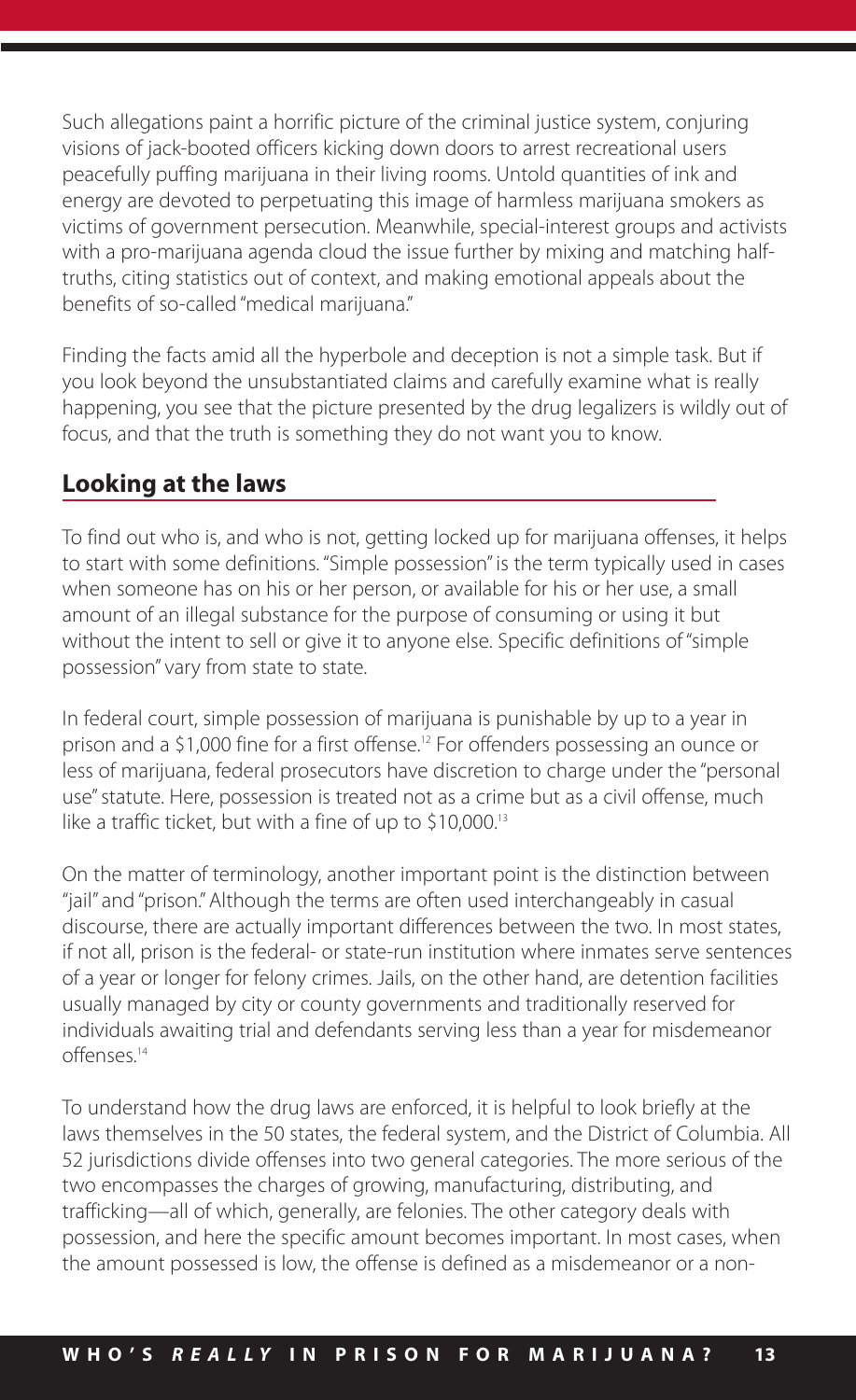criminal offense.15 The threshold quantity differs from state to state, but many draw the "small amount" line for marijuana at about an ounce (28.3 grams).<sup>16</sup>

Some states—including Colorado, Maine, Nebraska, New York, and Ohio—have gone so far as to downgrade simple possession of marijuana from a misdemeanor to a civil offense, equating it to a traffic violation. This is not to say that penalties for the simple possession of marijuana have been removed. Indeed, the drug is still considered illegal in all 52 jurisdictions, including those where various "medical marijuana" defenses apply. And in 19 jurisdictions, judges have the discretion of imposing sentences of up to a year in custody for the lowest marijuana-possession offenses.<sup>17</sup>

But judges can, and frequently do, impose other conditions of probation in lieu of incarceration. For example, they can order a fine ranging from a few hundred dollars in some states to several thousand in others. They also have the ability to require offenders to enroll in drug treatment programs or to perform community service instead of doing time behind bars.

Ten jurisdictions—California, Colorado, Maine, Minnesota, Mississippi, Nebraska, Nevada, New York, Ohio, and Oregon—have specifically eliminated incarceration as an option for a first offense of simple possession of marijuana. Fines in most of those states range from \$100 to \$300, with Oregon allowing a fine of \$500 to \$1,000 and Nevada authorizing a fine of up to \$5,000.<sup>18</sup>

Although a conviction for marijuana possession can, on rare occasions, result in a prison term, sentences of less than a year are frequently served not in the state penitentiary but in the local jail.

#### **Possession vs. trafficking**

State and federal laws make a significant distinction between possession of small amounts of marijuana and amounts that clearly show that a person is engaged in the manufacture, cultivation, sale, or distribution of the drug. This is because the laws reflect our societal view that small-time users who are either dependent on drugs or at risk of becoming dependent need help to stop their use, and that through education, treatment, and reinforcement, these people can become drug free.

Trafficking, on the other hand, is viewed as a much more serious enterprise, akin to violent crime. It terrorizes communities and destroys lives. That policymakers would require more stringent punishment for trafficking offenses should come as no surprise to anyone who understands the drug trade and the magnitude of the damage it inflicts on our society.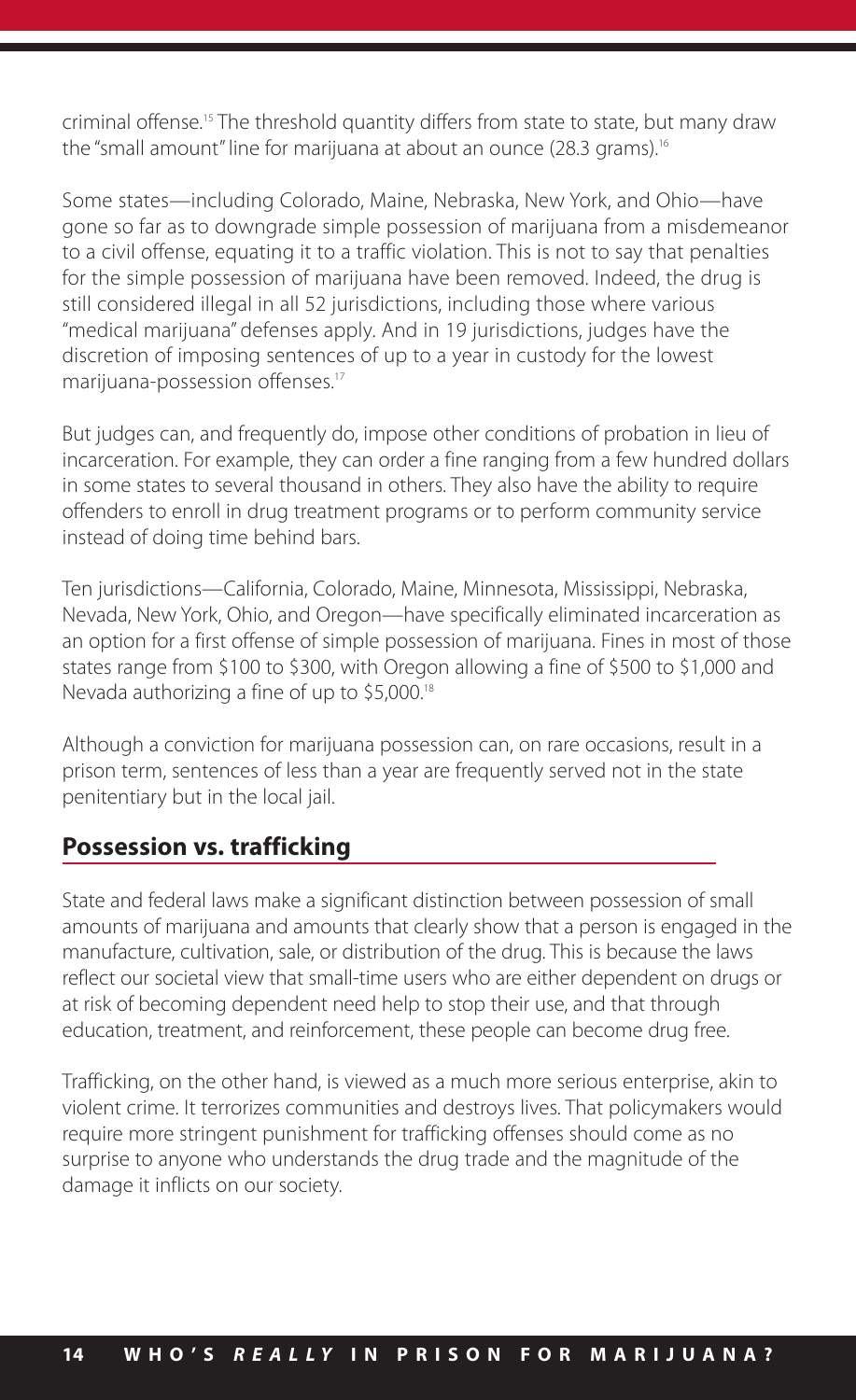## **BEYOND THE CLAIMS**

It would be wrong to suggest that simple-possession offenders never see the inside of a prison cell. Sometimes they do, of course. A few may be sentenced outright, even when no other charges or aggravating factors are involved. But there is also a range of other circumstances under which a simple-possession marijuana offender might receive a prison sentence. For example, this could happen if:

- the marijuana offense was committed while the offender was on probation or parole;
- an offender charged with a more serious crime pleads guilty to the lesser offense of marijuana possession but, as part of a plea bargain, is required to serve a prison sentence;
- the offender has a criminal history, particularly one involving drugs or violent crime;
- the violation took place in a designated drug-free zone (such as on school property); or
- the marijuana sentence piggybacks (runs concurrent with) the sentence for one or more other offenses;

Despite overwhelming evidence to the contrary, there is no shortage of claims about so-called victims of the drug war who, charged with nothing more than minor marijuana violations, are serving long prison terms. Some of these allegations are grounded in truth but lack crucial elaboration or context. Most are exaggerations or blatant fiction. On the next two pages are a few claims that have been put forward by marijuana advocates, followed by facts that tell a different story.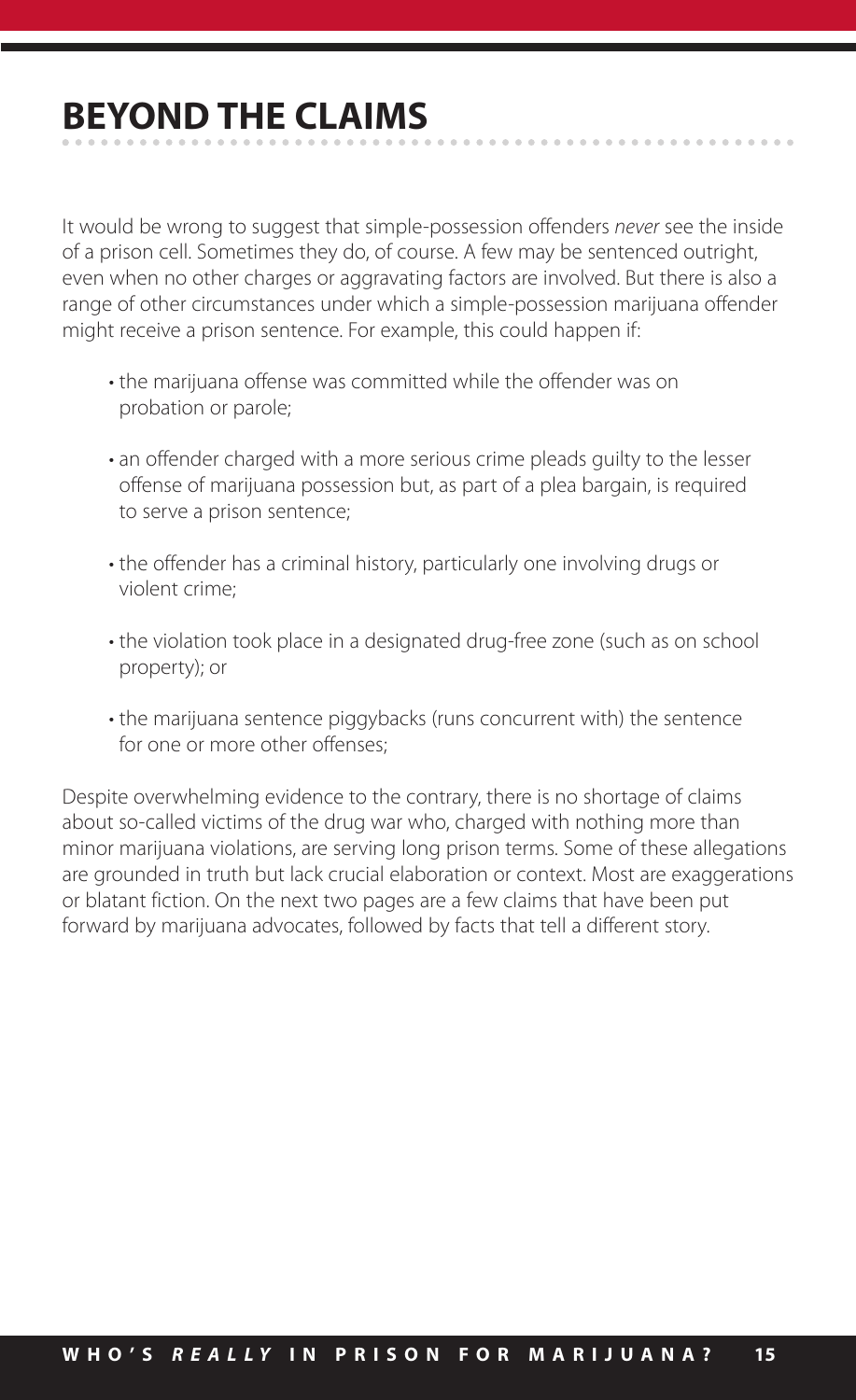#### **THE CLAIM:**

• "There have been 13,000,000 marijuana-related arrests since 1970."<sup>19</sup>

•"In all, 704,812 Americans were arrested last year on marijuana-related charges."20

•"800,000 people are arrested on marijuana charges each year."21

•"5.2 million marijuana arrests since 1992."22

#### **LOOK AGAIN:**

It's true that many people are arrested for offenses involving marijuana. However, the above assertions are vague and misleading, in that "marijuana-related arrests," "marijuana-related charges,""marijuana charges," and "marijuana arrests" do not distinguish between a college student caught with one joint and a trafficker with several tons. Nor do they reflect how many of those arrests involved other, more serious crimes, or how many of those arrests actually led to incarceration.

#### **THE CLAIM:**

"The penalties for a first pot offense range from probation to life in prison and fines of up to \$4 million, depending on the amount of pot." <sup>23</sup>

#### **LOOK AGAIN:**

The probation part of that statement is correct. The part about life in prison and a \$4 million fine evidently comes from the Federal Sentencing Guidelines for the sale or cultivation of enormous amounts of marijuana. To generate a life sentence in federal court, a conviction would have to involve at least 33 tons of marijuana and additional aggravating factors, such as a leadership role in a continuing criminal activity. No one can get a life sentence in federal prison for marijuana based solely on the amount involved.<sup>24</sup>

A few states—including Mississippi, Montana, Nevada, Oklahoma, and Texas—do, in fact, allow judges to impose a life sentence even for a first pot offense. Texas applies this provision only to trafficking offenses and to possession cases involving a ton or more of marijuana, and in Nevada, a life sentence is possible with possession of 10,000 pounds—five tons—or more. In the other states mentioned above, a firsttime marijuana offense can draw a life sentence only if the case involves the sale, manufacture, or cultivation of the drug, not mere possession.<sup>25</sup>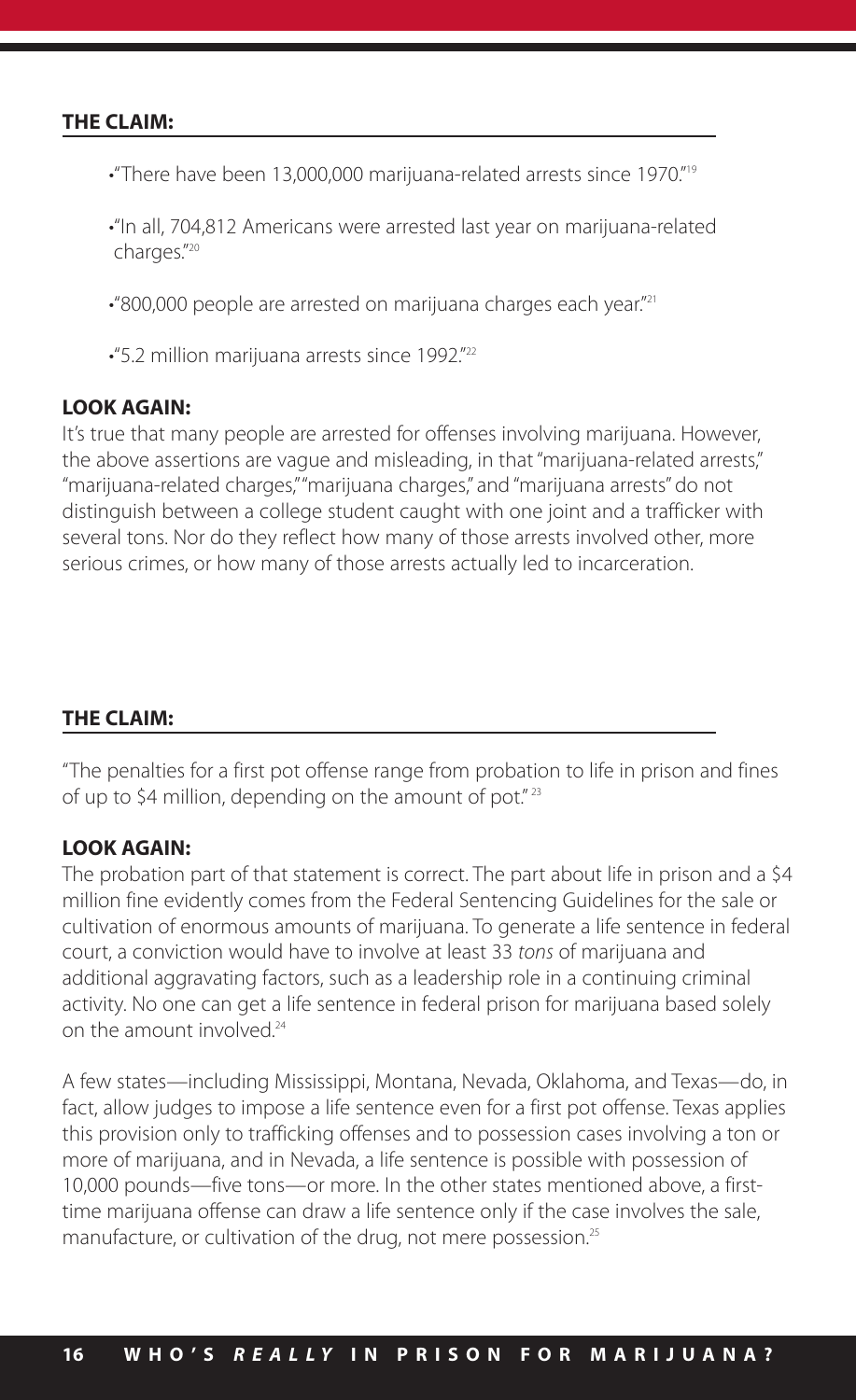#### **THE CLAIM:**

"Even peaceful marijuana smokers sentenced to 'life MMS' [mandatory minimum sentences] must serve a life sentence with no chance of parole."<sup>26</sup>

#### **LOOK AGAIN:**

Mandatory minimums generally do not apply in cases involving only simple possession of marijuana, particularly for a first offense. Rather, states that set mandatory minimums for marijuana offenses usually apply them only to the cultivation, sale, or trafficking of the drug. So unless "peaceful marijuana smokers" are found guilty of more than simple possession, it is highly unlikely they will face a mandatory minimum sentence.

There are, however, a few very specific exceptions to this rule. In Louisiana, for instance, a first-time conviction for possession of marijuana on a school bus or within 1,000 feet of a school, religious building, or public housing triggers a mandatory minimum sentence of at least three months.<sup>27</sup>

In the great majority of cases, people serving long prison terms for marijuana have been convicted of crimes far more serious than simple possession. They have previous felony convictions or have been found guilty of such offenses as distributing, selling, manufacturing, or illegally importing drugs, money-laundering, violating parole or drug kingpin statutes, or various combinations of those crimes.

It's also true that a number of inmates technically serving time for marijuana possession have been convicted of that offense along with another, more serious crime. Most often in cases like this, the sentence for marijuana possession is simply running concurrent with (at the same time as) the more serious sentence. So while they may indeed have been convicted for marijuana possession, it was the other, more serious crime that put them behind bars.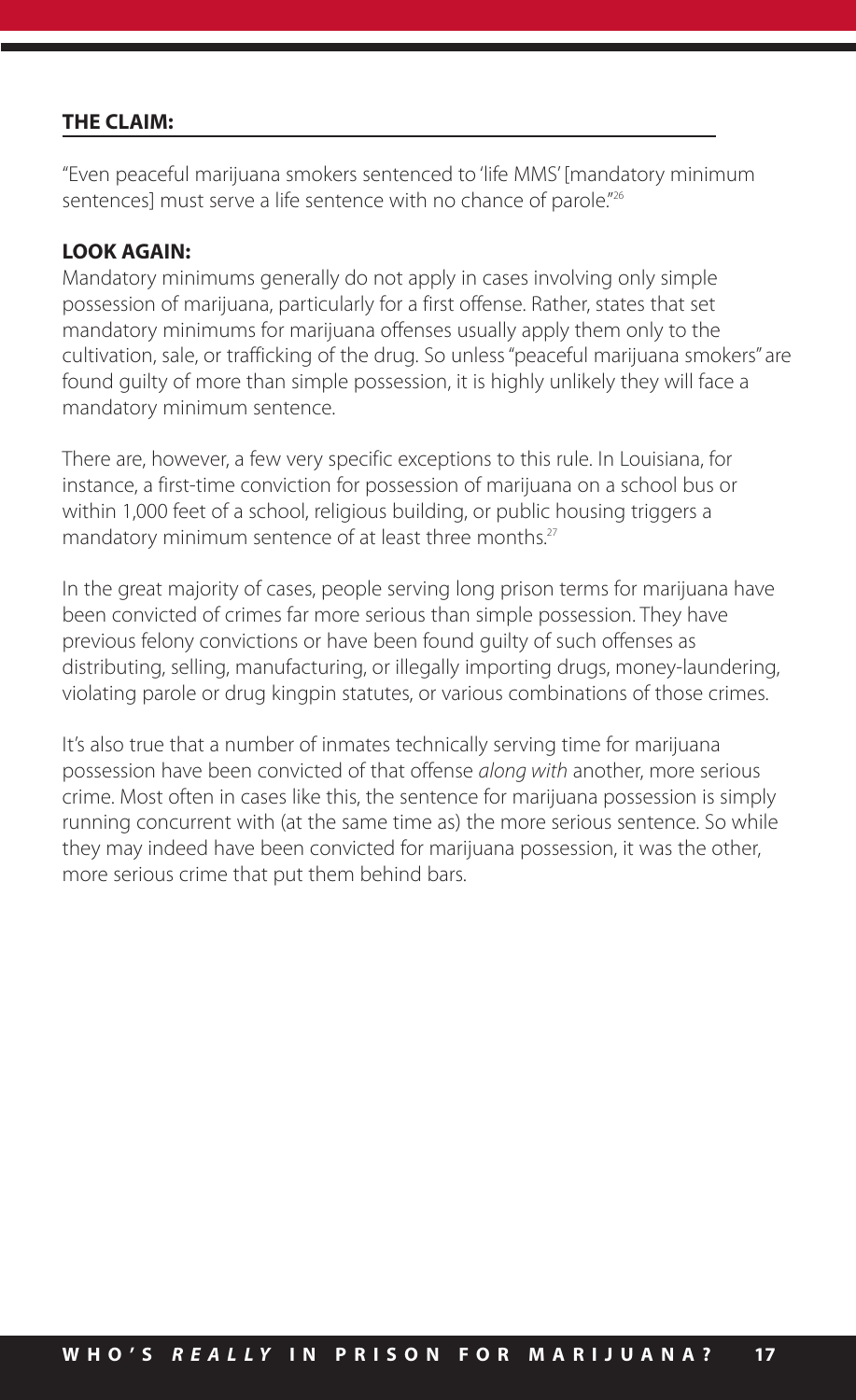#### **W H O ' S R E A L LY I N PRISON FOR MARIJUANA?**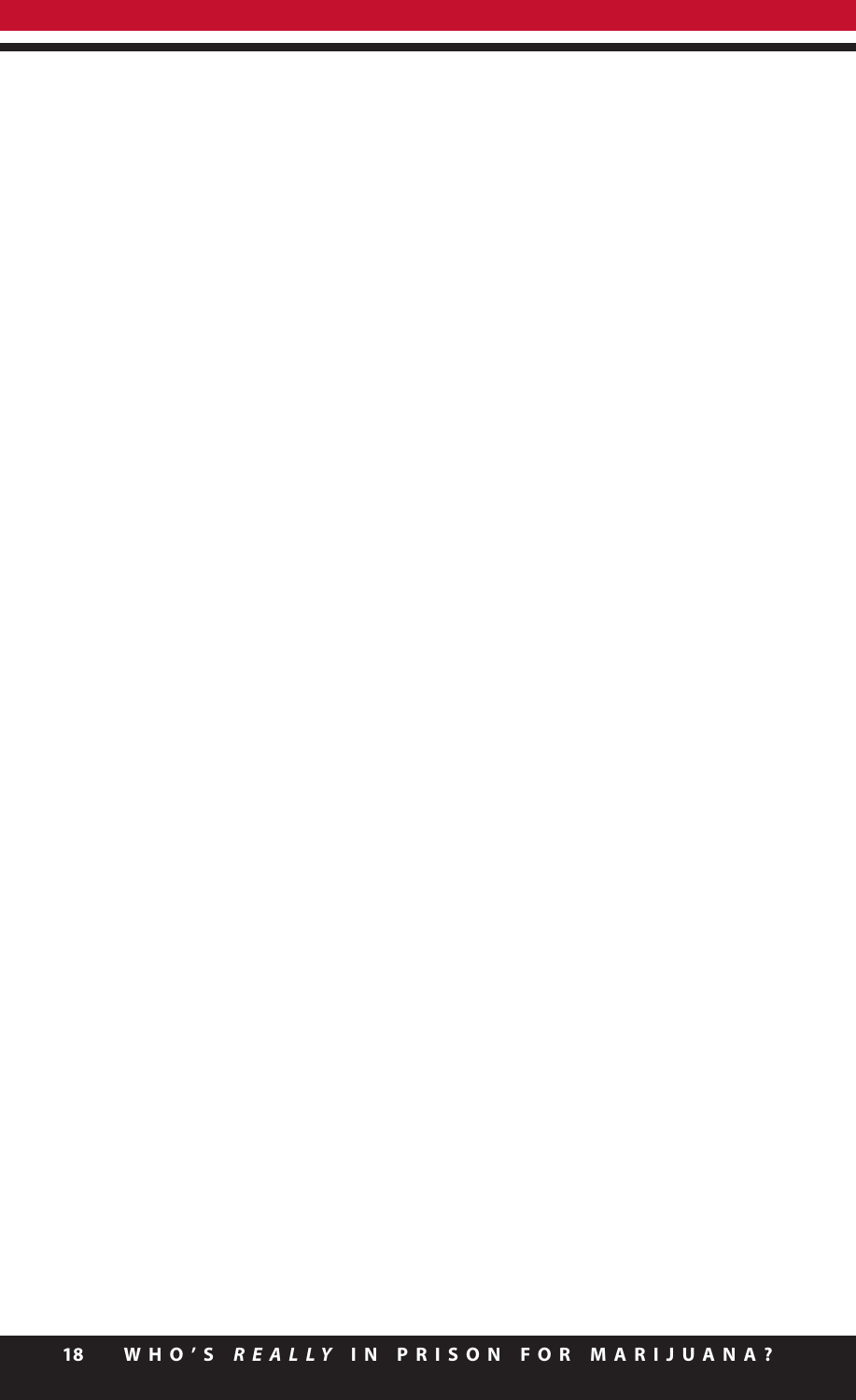## **UNTANGLING THE STATISTICS**

#### **Numbers don't lie—but they can deceive**

A little knowledge, it's often said, is a dangerous thing. And that is precisely the problem in the marijuana sentencing debate. The danger, of course, is that arguments built on shaky ground can still be quite persuasive, especially if they tug at the heartstrings and stir outrage over an apparent injustice.

Those pushing to relax marijuana laws rely on authentic-sounding numbers and percentages to make

**Drug advocates often select only those portions of the available data that support their position, ignoring facts and context that would point to a very different conclusion.**

their point about peace-loving pot smokers languishing in prison. And yet statistics can mask as much as they reveal. Drug advocates often select only those portions of the available data that support their position, ignoring facts and context that would point to a very different conclusion.

Sometimes, in fact, the truth lies not so much in having the right information, but in grasping the full context. Consider this example: A man is arrested for rape and assault, and at the time of his arrest police discover a bag of marijuana in his pocket. After being found guilty at trial of all charges, the man is sentenced to 20 years in prison for rape and assault, and one year concurrent for marijuana possession. Obviously, marijuana did not put him in prison or affect his sentence in any way. And yet, technically, he is in prison for marijuana possession.

Cases such as this, which are common, can skew perceptions of how many people are arrested or incarcerated for marijuana possession. It is easy to see how, through manipulation of the statistics and omission of essential context, clever people can make convincing claims about the number of small-time marijuana offenders serving prison sentences. Those claims, however, fall apart under rigorous examination of the facts.

#### **State prison system**

Using data from 1997 (the most recent survey results available), the Bureau of Justice Statistics (BJS) divided drug offenders in the state prison system into two general categories: trafficking offenses, which accounted for 70 percent of drug law violators, and possession offenses, accounting for about 27 percent.<sup>28</sup>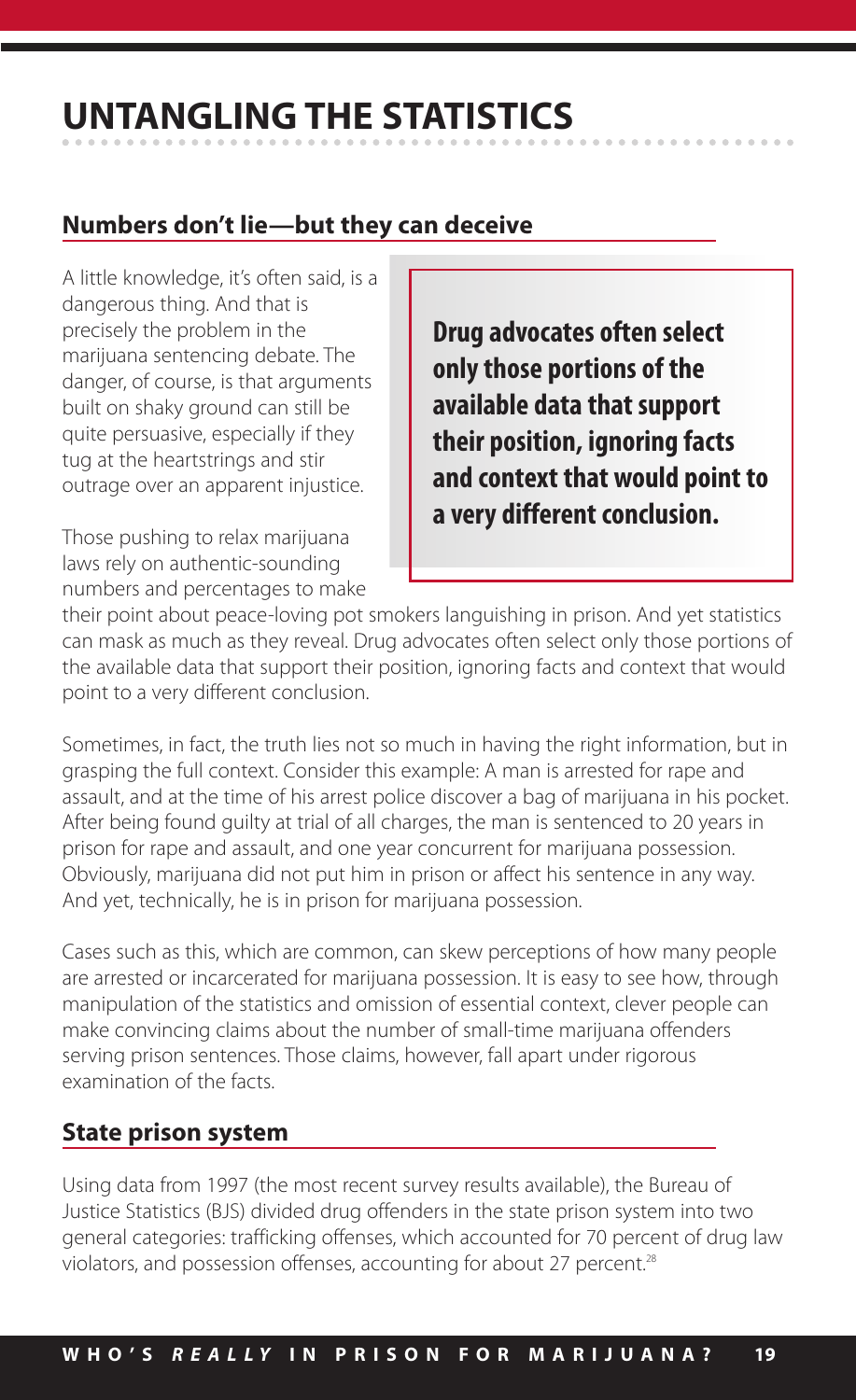Out of the total number of state inmates doing time for any drug offense, 83 percent had a prior criminal history. In other words, the large majority were not firsttime offenders. They were people who had committed crimes in the past, and nearly two-thirds of them (62 percent) had multiple prior convictions.<sup>29</sup> Marijuana accounted for just 13 percent of all state drug offenders.<sup>30</sup>

Looking at it from the broader perspective of the entire prison population, BJS noted that in 1997 marijuana was involved in the conviction of only 2.7 percent of all state inmates. About 1.6 percent of the state prison population were held for offenses involving just marijuana, while just 0.7 percent were incarcerated with marijuana possession as the only charge.<sup>31</sup>

Further narrowing the field by excluding those prisoners with criminal histories, BJS found that only 0.3 percent of all state inmates were first-time marijuana-possession offenders (see Figure 1). And this statistic, it's worth noting, refers to possession of any amount—even as much as a hundred pounds or more—not just "personal use" quantities.<sup>32</sup>

Recent BJS estimates based on prisoner surveys show that at midyear 2002, approximately 8,400 state prison inmates were serving time for marijuana possession (any amount), and fewer than half of them were first-time offenders. The point here is inescapable: Of the more than 1.2 million people serving time in state prisons across America, only 3,600 individuals were sentenced on a first offense for possession of marijuana. Again, this figure includes possession of *any* amount.<sup>33</sup>

#### **FIGURE 1** Inmates in state prison for marijuana offenses (1997)<sup>34</sup>

| Prisoners held for marijuana only 1.6% of all state inmates |  |
|-------------------------------------------------------------|--|
|                                                             |  |
| First-time offenders held only for marijuana possession     |  |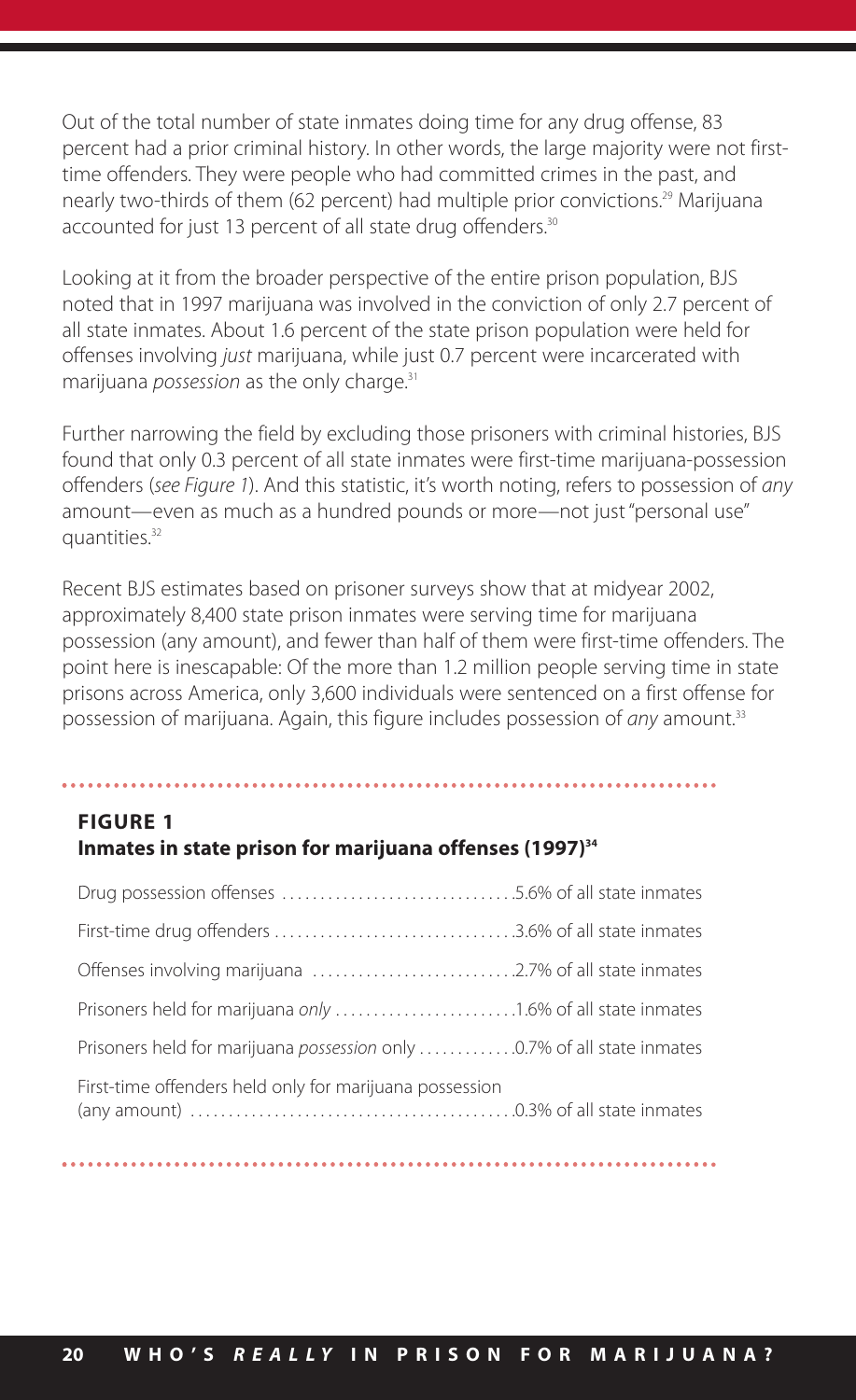#### **Federal court system**

The numbers are equally compelling on the federal level. In its 1997 prisoner survey, BJS found that drug-possession offenders made up 18.3 percent of the federal inmate population. Looking closely at the specific crimes involved, BJS researchers calculated that 11.9 percent of all federal prisoners in 1997 were serving time on charges that included some kind of marijuana violation, and that 9.3 percent were being held for marijuana offenses only.

The number dropped significantly when traffickers and repeat offenders were removed from the mix. According to BJS, only 2.2 percent of federal inmates in 1997 had been sentenced just on charges of marijuana possession, and less than half of that group—1.0 percent—were first-time offenders.<sup>35</sup>

Data from the United States Sentencing Commission (USSC) reinforce the BJS findings. In 2001, according to the USSC, 24,349 people were sentenced in federal court for drug crimes under six offense categories. Fifty of those cases were excluded from the USSC's tally for lack of sufficient documentation. Of the remaining 24,299, marijuana accounted for 7,991 (32.9 percent).<sup>36</sup>

The pro-marijuana lobby often points out that nearly one-third of all federal drug defendants are charged with marijuana offenses.<sup>37</sup> What they generally fail to mention, however, is that only a tiny percentage of that number are actually convicted for marijuana possession. As the USSC points out, of all drug defendants sentenced in federal court for marijuana crimes in 2001, the overwhelming majority were convicted for trafficking. Only 2.3 percent—186 people—received sentences for simple possession (see Figure 2), and of the 174 for whom sentencing information is known, just 63 actually served time behind bars.<sup>38</sup>

In 1998, Columbia University's National Center on Addiction and Substance Abuse (CASA) published the results of a three-year study into drug and alcohol abuse/addiction among inmates in federal and state prisons and local jails. In Behind Bars: Substance Abuse and America's Prison Population, which used information collected by BJS and other sources, CASA showed just how groundless is the claim that nonviolent offenders guilty of mere possession are filling our jails and prisons. Based on the available data, "it appears that few inmates could be in prison or jail solely for possession of small amounts of marijuana," said the report. "Indeed," it continued, "the number is likely so small that it would have little or no impact on overcrowding or the vast gap between the need for treatment and training and available slots<sup>"39</sup>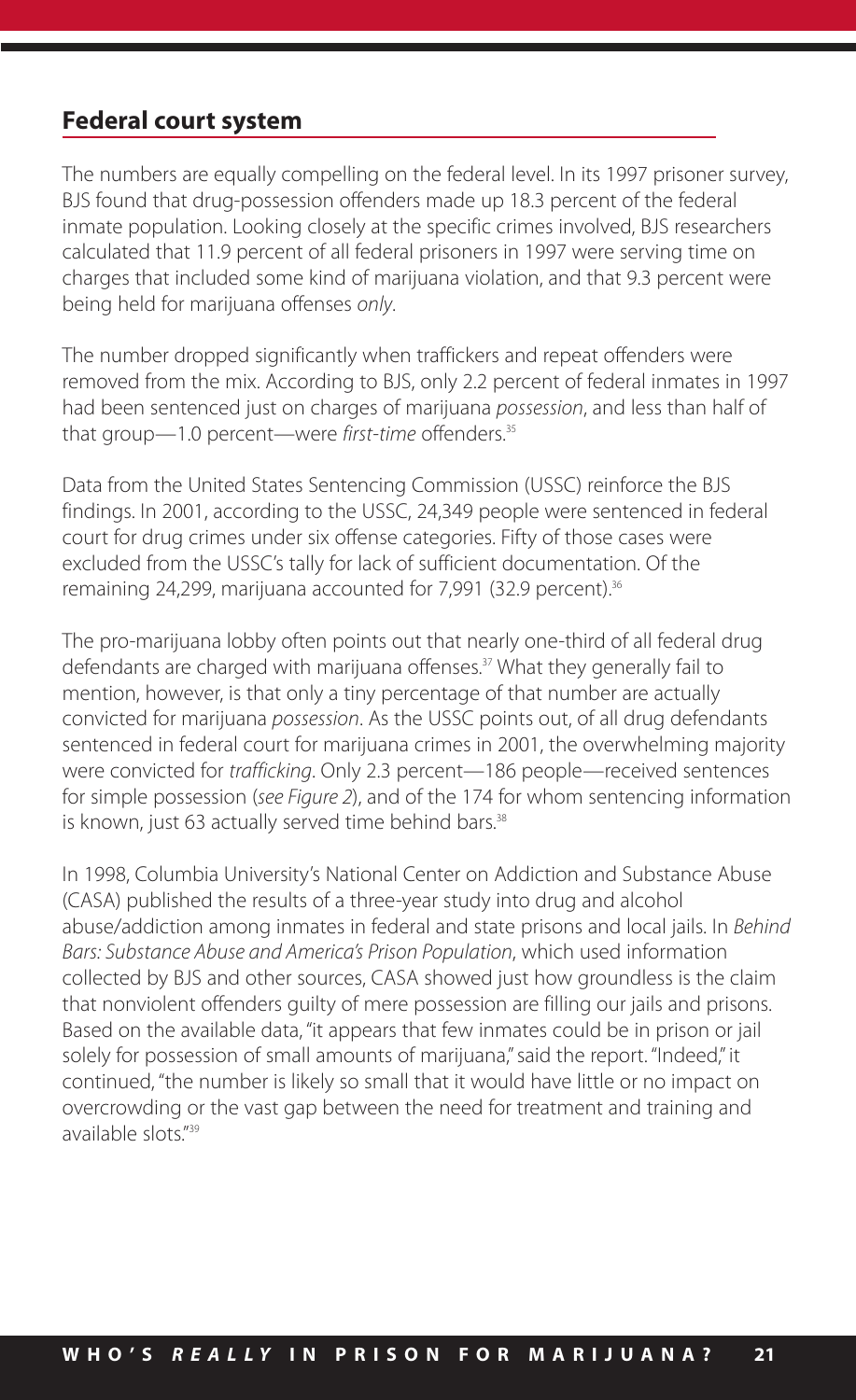#### **FIGURE 2** Marijuana offenders sentenced in federal court system (2001)<sup>40</sup>

| • Marijuana offenders sentenced for simple possession 186 (2.3%)                      |
|---------------------------------------------------------------------------------------|
| • Marijuana offenders sentenced for simple possession who went to prison $\dots$ .63* |
| * of the 174 for whom sentencing information is known                                 |

**Sentencing on the level**

A look at the guidelines that federal judges follow in determining the sentences they impose sheds further light on why people arrested for small amounts of marijuana are rarely sent to prison.

The Federal Sentencing Guidelines<sup>41</sup> categorize offenses into "set severity levels" that can be adjusted up or down depending on the circumstances. For example, a violation involving 40-60 kilos (approximately 88-132 pounds) of marijuana is a level 20 offense, which carries a sentence of 33-41 months. If the defendant has been a manager or supervisor in a drug gang, the level can be raised by three. Obstruction of justice raises the level by another two. So a 40-60 kilo offense for a gang supervisor charged with obstruction can become a level 25, which carries a sentence of 57 to 71 months  $42$ 

By the same token, if the defendant in that 40-60 kilo marijuana charge is a minimal participant and accepts his or her responsibility in the crime, the level may be lowered by six. That brings a level 20 down to a level 14, which carries only 15 to 21 months.

Now consider the case of a first-time offender caught with, say, two kilograms of marijuana (a little more than 4 pounds, or approximately 5,440 joints). This would be listed as a level 10 offense, which, according to the sentencing guidelines, carries a 6- to 12-month sentence. The defendant's acceptance of responsibility can knock it down two points to a level 8, which dictates up to six months—but can also include probation.

The same rules apply to smaller amounts as well. According to the sentencing guidelines, simple possession of marijuana is, at most, a level 4 offense, carrying a sentence of 0-6 months for first-time offenders and up to a year for those with a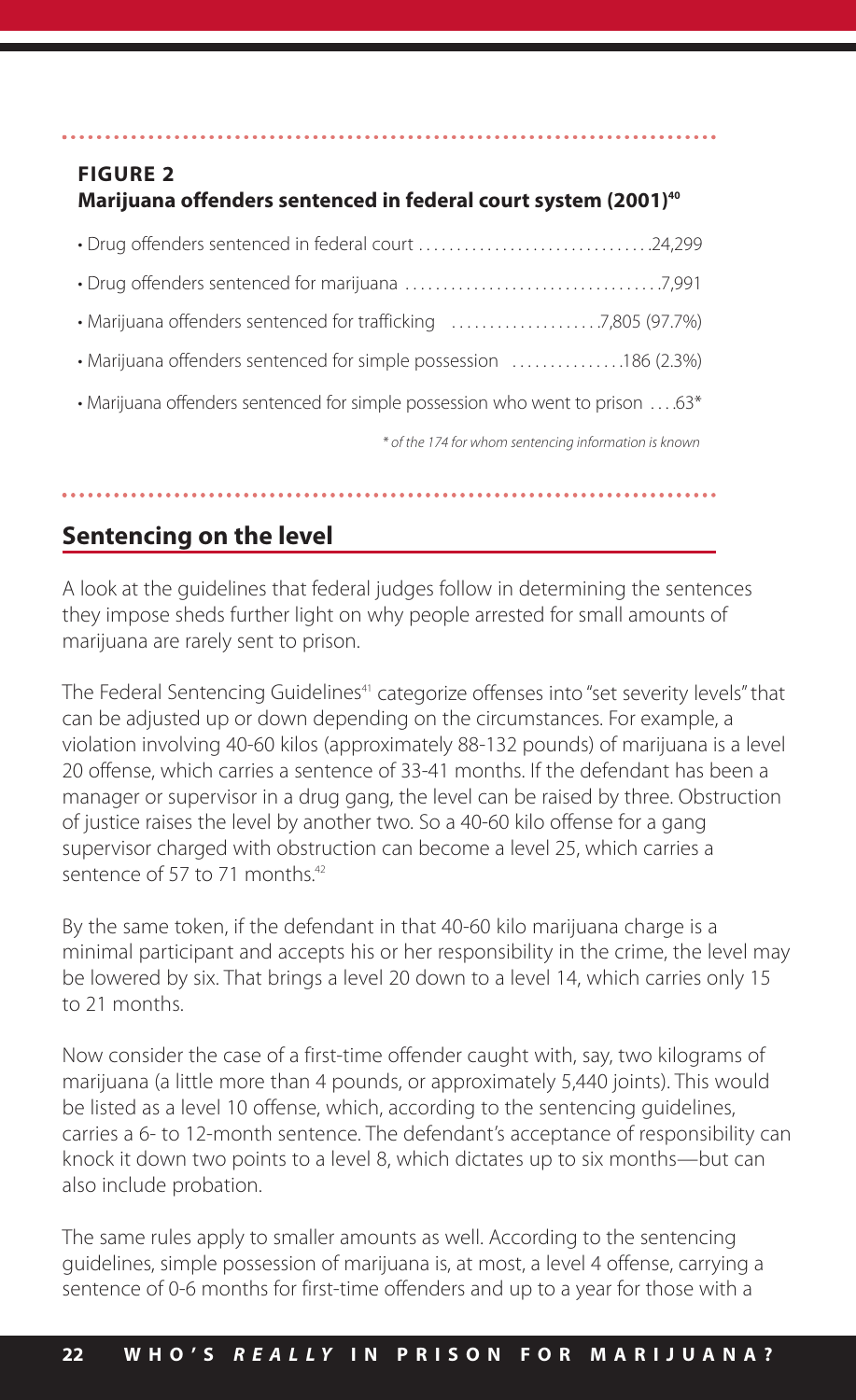criminal history. Acceptance of responsibility can trigger a reduction to level 2, which even for offenders with a long criminal record calls for no more than 7 months' incarceration<sup>43</sup>

Such flexibility in the sentencing structure gives judges latitude in the punishment they mete out, and it helps to explain why a number of people convicted in federal court for small amounts of marijuana wind up doing no prison time at all.

It turns out, in fact, that most inmates in federal prison for marijuana possession were arrested for considerably more than a small amount, as revealed by an eyeopening statistic from the Bureau of Justice Statistics. According to BJS estimates based on a survey of federal prisoners in 1997, the median amount of marijuana involved in the conviction of marijuana-only possession offenders was 115 pounds. In other words, half of all federal prisoners convicted only for marijuana possession were caught with amounts exceeding 115 pounds.<sup>44</sup> At, say, 85 joints per ounce,<sup>45</sup> 115 pounds translates into approximately 156,400 joints.

### **HOW PLEA BARGAINS DISTORT THE PICTURE**

Whenever you see numbers that show how many people have gone to prison for possession of marijuana—regardless of the amounts involved—it's important to keep in mind that these figures tell only part of the story. To see the full picture, you need to take the original charges into account. In many cases, both the prosecutor and defendant have agreed to the possession charge as part of an arrangement called a plea bargain.

It is standard practice in drug cases for the offender to be given the opportunity to plead guilty in exchange for lighter punishment, thus sparing taxpayers the expense of a trial. If only one crime is alleged, the prosecutor will typically offer a shorter sentence or a lesser charge. If multiple charges are involved, the standard practice is to dismiss one charge in exchange for a guilty plea to another. The incentive may be enhanced further if the government feels the offender can provide valuable assistance to law enforcement.

Plea bargains are a useful tool, but they can distort the statistics on marijuanapossession offenders, consequently leading some people to claim that our prisons are overflowing with pot smokers. According to a 2001 BJS report, nearly 30 percent of all convicted federal drug offenders have received sentences below the guideline level in exchange for assisting the authorities.<sup>65</sup> Moreover, the report points out that virtually all federal drug convictions—95 percent—were the result of guilty pleas, a fact that speaks to the widespread use of plea bargaining.<sup>66</sup>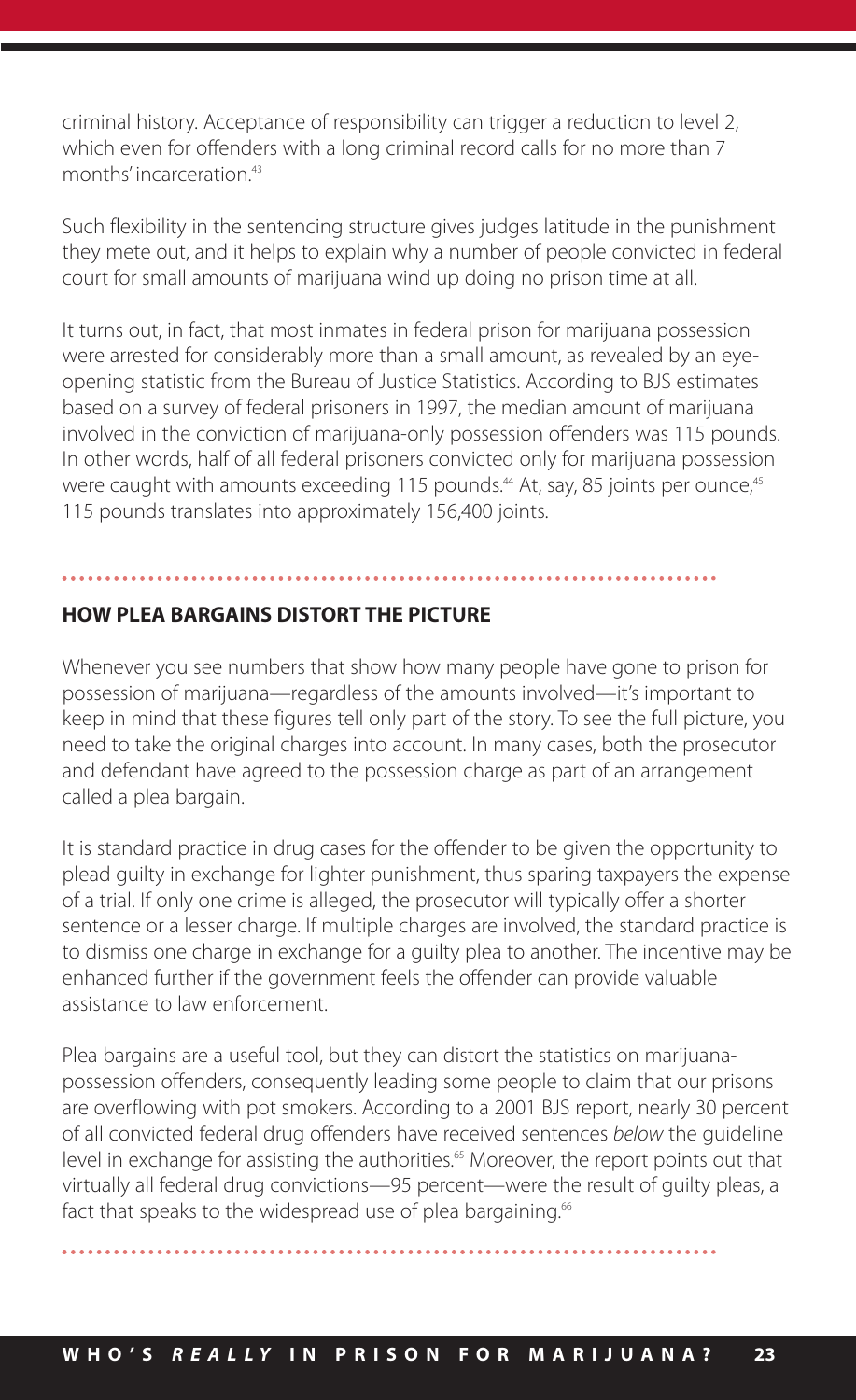#### **THE REST OF THE STORY**

### **What the Headlines Don't Reveal**

Abandoning statistics when the numbers don't support their cause, drug advocates frequently turn to anecdotal evidence, copiously citing cases of individuals who, in their view, have received exceedingly harsh penalties for minor drug infractions. On the surface, they may seem to have a point. Scratch that surface, though, and quite often a different story emerges.

#### **Donovan James Adams**

headaches caused by injuries received in a car accident.<sup>46</sup> But his headaches were Take, for instance, the tale of Donovan James Adams, described by one advocacy group as a "casual marijuana user"who increased his use to treat depression and just beginning.

In 1998, then-24-year-old Adams was tried in a Montana federal court and carrying a firearm.<sup>47</sup> Adams's name appears on an Internet site along with those of other drug offenders under the heading "Profiles of Injustice,"<sup>48</sup> the idea being that sentenced to 66 months behind bars for selling three ounces of marijuana while his sentence for a marijuana-related offense was unfair and inappropriately harsh. True, only three ounces were involved. But marijuana was only part of the story.

away for no more than six months.<sup>49</sup> Adams was arrested for selling those three ounces to an undercover detective, one ounce at a time, in three separate transactions. Even then, state guidelines dictated that he might have been able to work out a deal for probation or, at worst, get sent

The case got complicated and was prosecuted in federal court because Adams had displayed an automatic pistol during the course of selling the drugs. And it was the weapons charge—not the drug charge—that drew the long prison term. In effect, Adams is serving 60 of those 66 months for the gun charge. For being caught dealing marijuana three times, he got just six months.

#### **Mark Young**

Convicted and sentenced to life in prison in 1992 for his role in a conspiracy to distribute huge amounts of marijuana, Mark Young achieved near-celebrity status when his story became the centerpiece of the 1994 magazine article "Reefer Madness."

The widely quoted article, published in The Atlantic Monthly, describes Young as a middleman who "simply introduced two people hoping to sell a large amount of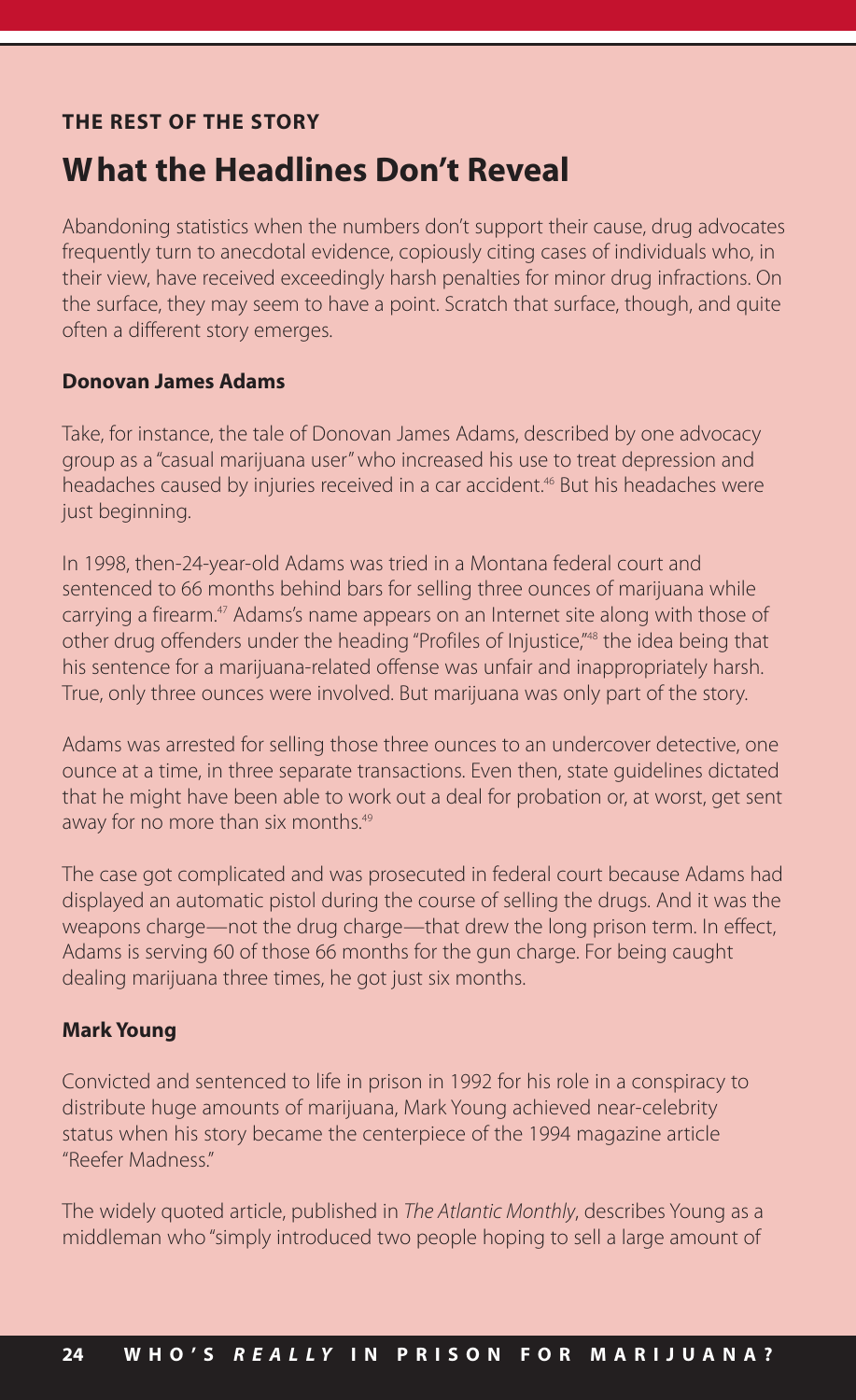marijuana to three people wishing to buy it." In this and a follow-up article, Young is the transaction by "confiscated marijuana, money, or physical evidence of any kind."<sup>50</sup> presented as a man who had no history of violent crime and who was not linked to The actual events of the case, however, reveal he was much more than an innocent go-between.

I n 1991, Young brokered a transaction between a group of growers seeking to sell the scheme, broke up the ring, and arrested its members.<sup>51</sup> large quantities of marijuana and some drug traffickers who wanted to buy it. Young, then 36, invited the two parties into his house and helped set up a 700 pound, \$700,000 deal, cutting himself in for a handsome 10 percent broker's fee. In all, he made between \$60,000 and \$70,000 in commissions before police discovered

would ask for a greatly reduced sentence.<sup>52</sup> Young's family urged him to cooperate, principles."<sup>53</sup> Meanwhile, some of the others involved in the case agreed to testify partners killed, along with their families.<sup>54</sup> Government prosecutors in the Southern District of Indiana explained to Young that, if convicted, his two previous felony drug convictions (for which he received suspended sentences) would be taken into consideration at sentencing. Should he lose in court, he faced a very long prison term. The prosecutors offered him a deal: If he pled quilty and agreed to testify against his co-conspirators, the government but he refused. As he is quoted as saying later, "I feel kind of proud to have against him. According to court testimony, Young threatened to have his former

I n February 1992, Young was convicted by a jury for conspiracy to manufacture in excess of 1,000 marijuana plants, and for possessing with the intent to distribute more than 100 kilograms of marijuana. He was sentenced to life in prison without the possibility of parole.

But the story does not end there.

On appeal, Young's prison sentence was reduced to 151 months.<sup>55</sup> He served his months, with an 81-month term of supervised release to follow.<sup>56</sup> Had he simply time and got out on supervised release, only to return for another six months for violating the terms of his probation. (He had failed several drug tests for using marijuana and cocaine.) Having served that sentence, he got out of prison—and again violated parole by testing positive for drugs and failing to report for a random drug screen. In May 2004, Mark Young was ordered back to prison for another nine managed to stay "clean," he'd be a free man today.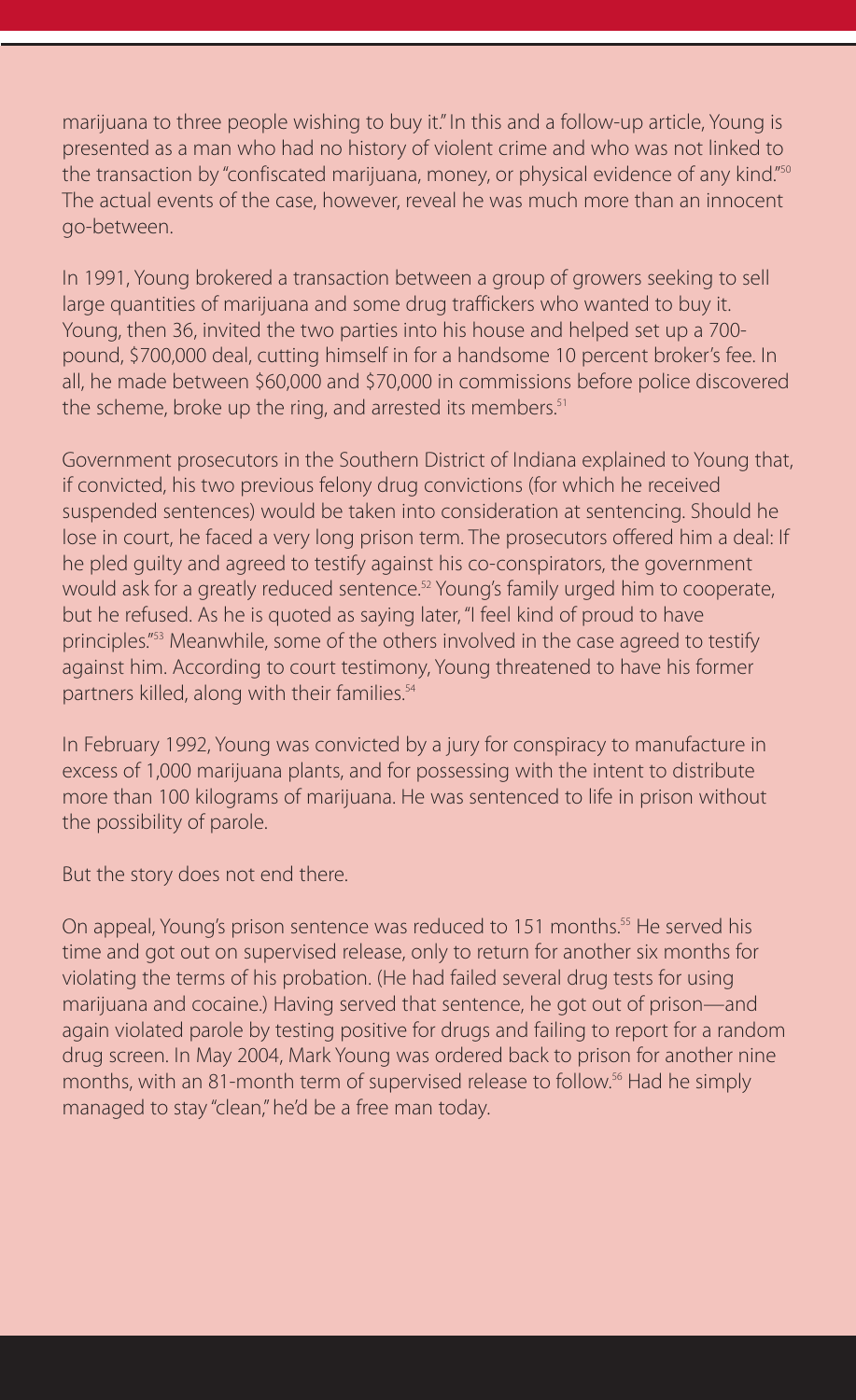#### **CRIMES AND PUNISHMENT**

Critics of federal drug policy often make the claim that drug offenders typically serve longer sentences than people convicted for rape, assault, robbery, or even murder. While prison terms can indeed be stiff for drug trafficking, sentences for drug possession are generally much shorter than those handed down for major crimes. The following lists, based on the most recently available government statistics, show median sentence lengths for selected state and federal crimes.

#### **Median Sentence Lengths**

#### State Courts (2000)<sup>57</sup>

#### **Federal Courts (FY2001)58**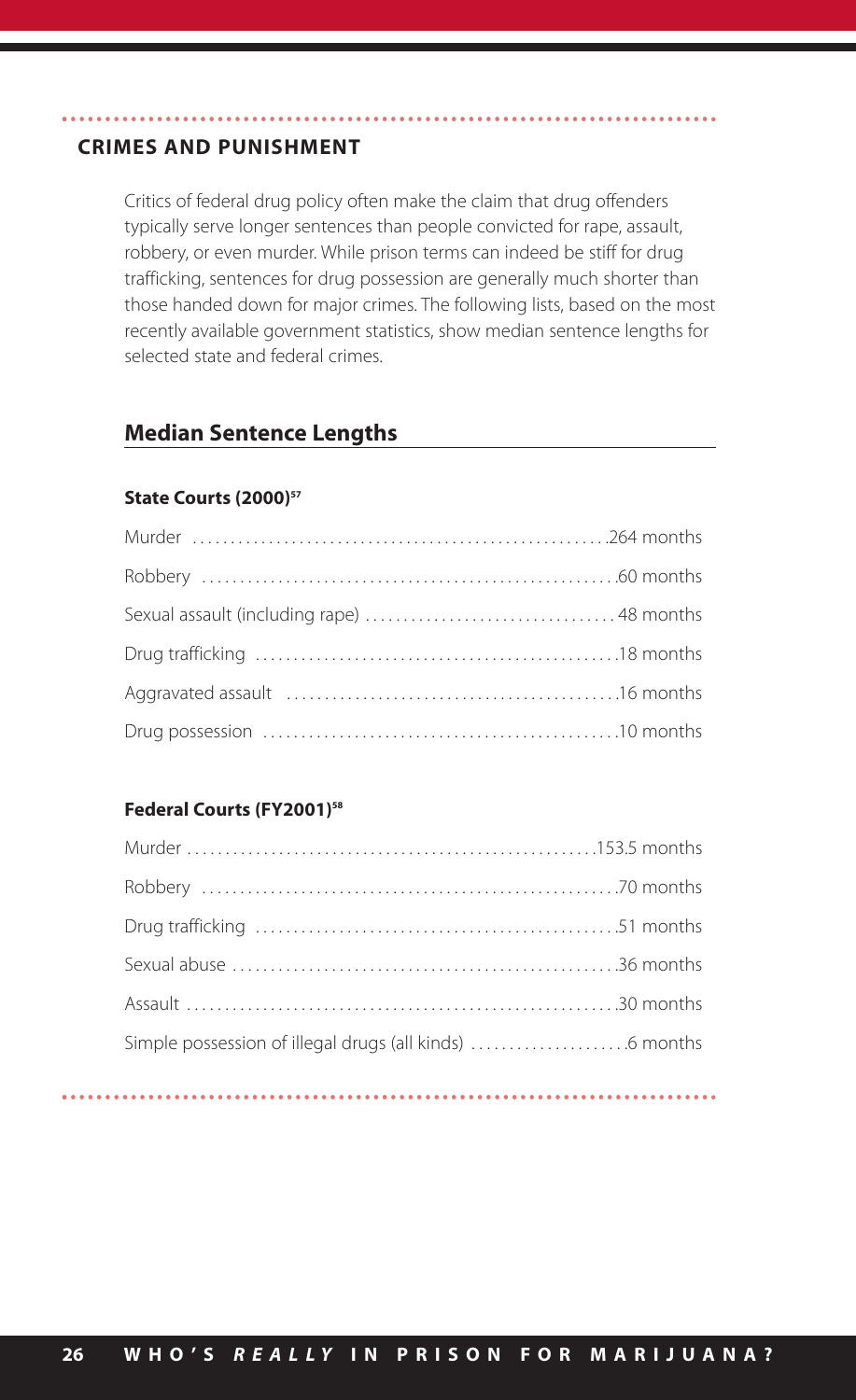## **A SYSTEM THAT WORKS**

#### **Alternatives to incarceration**

In recent years, jurisdictions across the nation have made enormous advances in the way they handle drug cases. They have developed and implemented programs specifically designed to help first-time drug offenders and give them a chance to avoid incarceration. Based largely on the principles of demand reduction, the new approaches provide more opportunities for early intervention, allowing people with drug problems to get the help they need and reverse course before it's too late.

#### **"The Dell Dude"**

Many judges today recognize that a second chance is sometimes all it takes to convince small-time marijuana users to change their ways. The story of the "Dell Dude"is a case in point. It illustrates not only how the system should work, but how it regularly does.

In February 2003, actor Benjamin Curtis, widely recognized for his role as a computer company's "hip" television pitchman, was arrested in New York City for criminal possession of marijuana. The charge is defined by the amount possessed, which in this case was more than 25 grams but less than 57 grams (two ounces).59

Under New York State law, if the amount of marijuana is under 25 grams, offenders can be punished by **second chance is sometimes all Many judges recognize that a it takes to convince small-time marijuana users to change their ways.**

a fine ranging from \$100 to \$250 and/or a sentence of up to 15 days in jail, depending on whether it is the first, second, or third offense.<sup>60</sup> Because the amounts in Curtis's case fell into the higher category, the judge could have ordered a jail sentence of up to three months and imposed a fine of up to \$500. But because this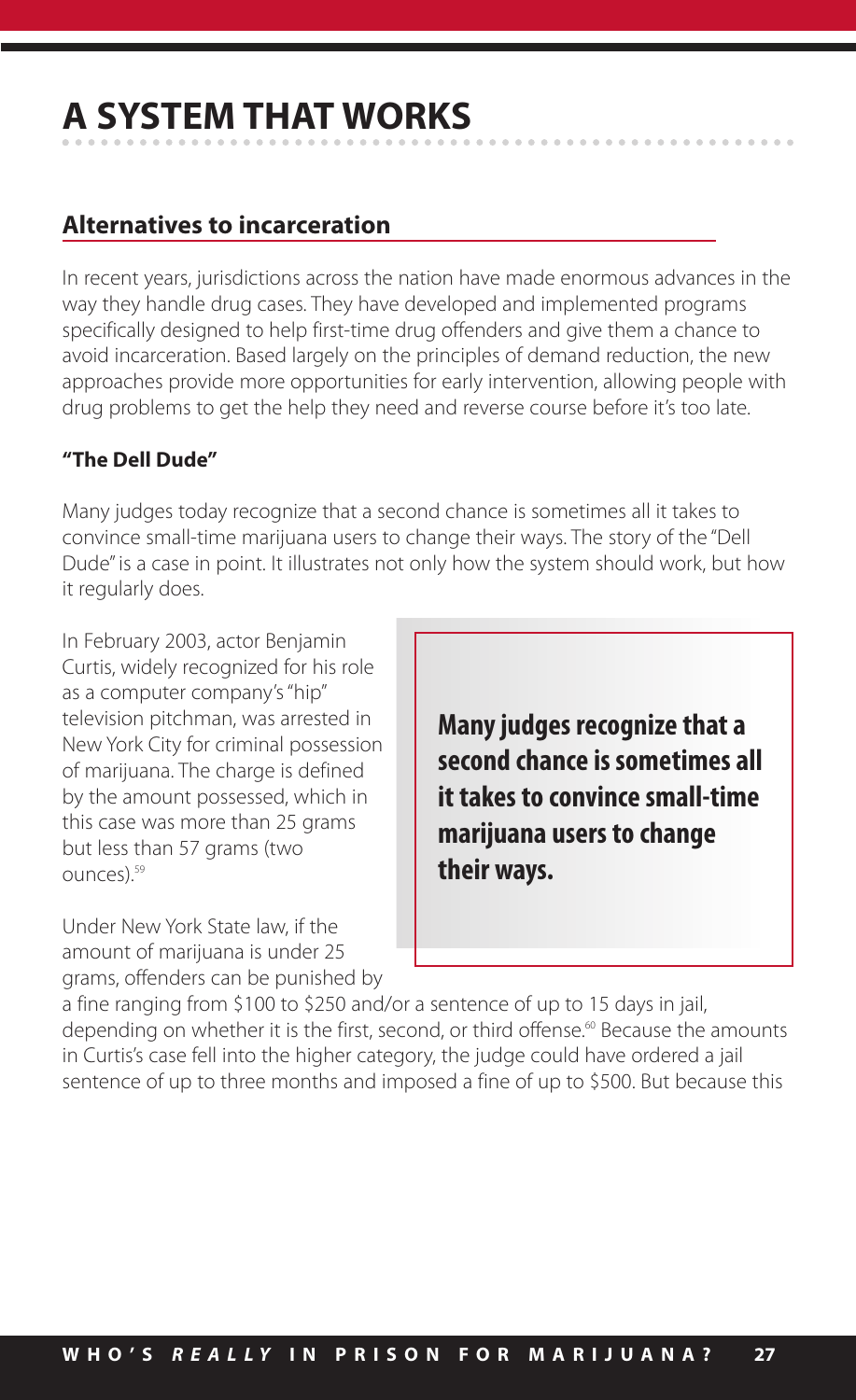was his first offense, Curtis got a break. Under the terms of New York's "adjournment in contemplation for dismissal"(ACD) procedure, he did not have to plead guilty to anything. He merely had to promise to stay out of trouble for one year. If he managed that, the case against him would be dismissed.

Essentially a form of pretrial probation, ACD is typical of various alternative sentencing strategies that are designed to keep casual or small-time offenders out of the criminal justice system. At least 23 states offer similar plans offering deferred prosecution in exchange for a promise not to violate the terms of the probation. Some of these plans require that the defendant take anti-drug courses or sign up for drug treatment. But if the offender stays clean and commits no crimes for the prescribed time period, no further court appearance is necessary. The matter is settled, the police fingerprint file destroyed. No jail time, no criminal record—end of story.<sup>61</sup>

#### **Drug Courts**

Another promising alternative-sentencing approach comes in the form of the nation's growing network of drug courts. More than 1,000 of these innovative dockets are currently in operation around the country, and another 400 are in development.<sup>62</sup> Established specifically to handle the swelling caseload of low-level drug offenders, drug courts offer treatment and community service as alternatives to incarceration to those who cooperate.

Although the concept has taken shape only within the past two decades, drug courts already have demonstrated considerable success in helping people conquer their drug problems and get back on their feet. To date, more than 312,000 adults and juveniles have enrolled in drug court programs, and 70 percent of all participants stick with the program to completion. Drug courts have helped some 3,500 parents regain custody of their children, and almost three-quarters of all program participants have retained or found new employment.<sup>63</sup>

Many jurisdictions, encouraged by the success of adult drug courts, have launched similar programs offering hope, treatment, and rehabilitation as alternatives to incarceration for young drug offenders. As of July 2003, 275 juvenile drug courts were in operation in 45 states, the District of Columbia, and Guam, and another 120 were being planned.<sup>64</sup> In court systems that have juvenile drug court programs, young offenders who have been identified as having alcohol or drug problems and who have not been charged with violent or sex-related crimes are referred to a designated judge. The judge oversees each case through regular, often weekly, hearings with the defendant and a team that typically includes treatment professionals and vocational experts.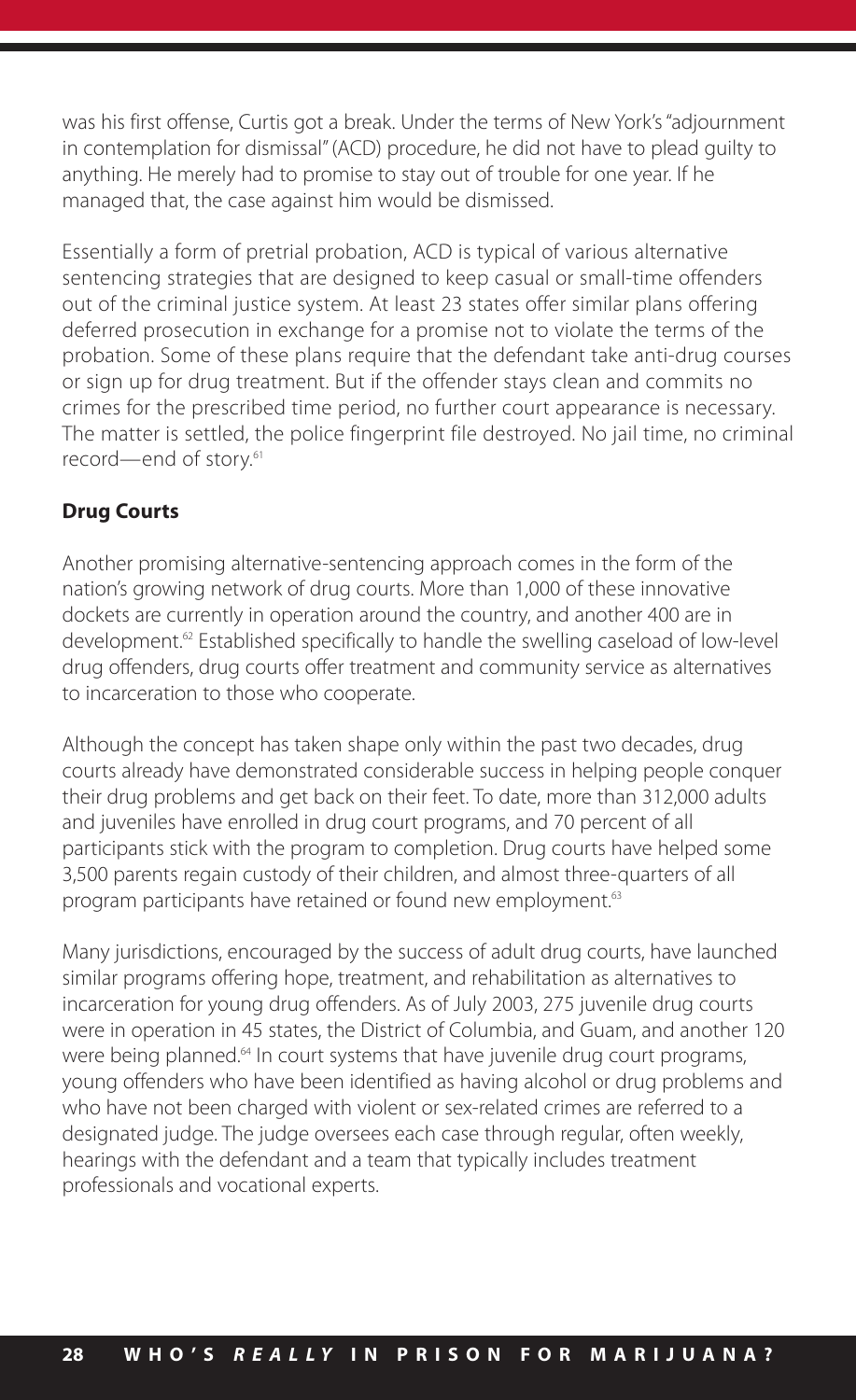For offenders who play by the rules and follow the judge's orders, the rewards can be significant: They avoid time behind bars, their juvenile records are sealed or wiped clean, and, perhaps most significant, they emerge from the program drug free. In many cases, graduates step out into the world with healthier bodies and minds, improved coping skills, and a new, brighter outlook on life.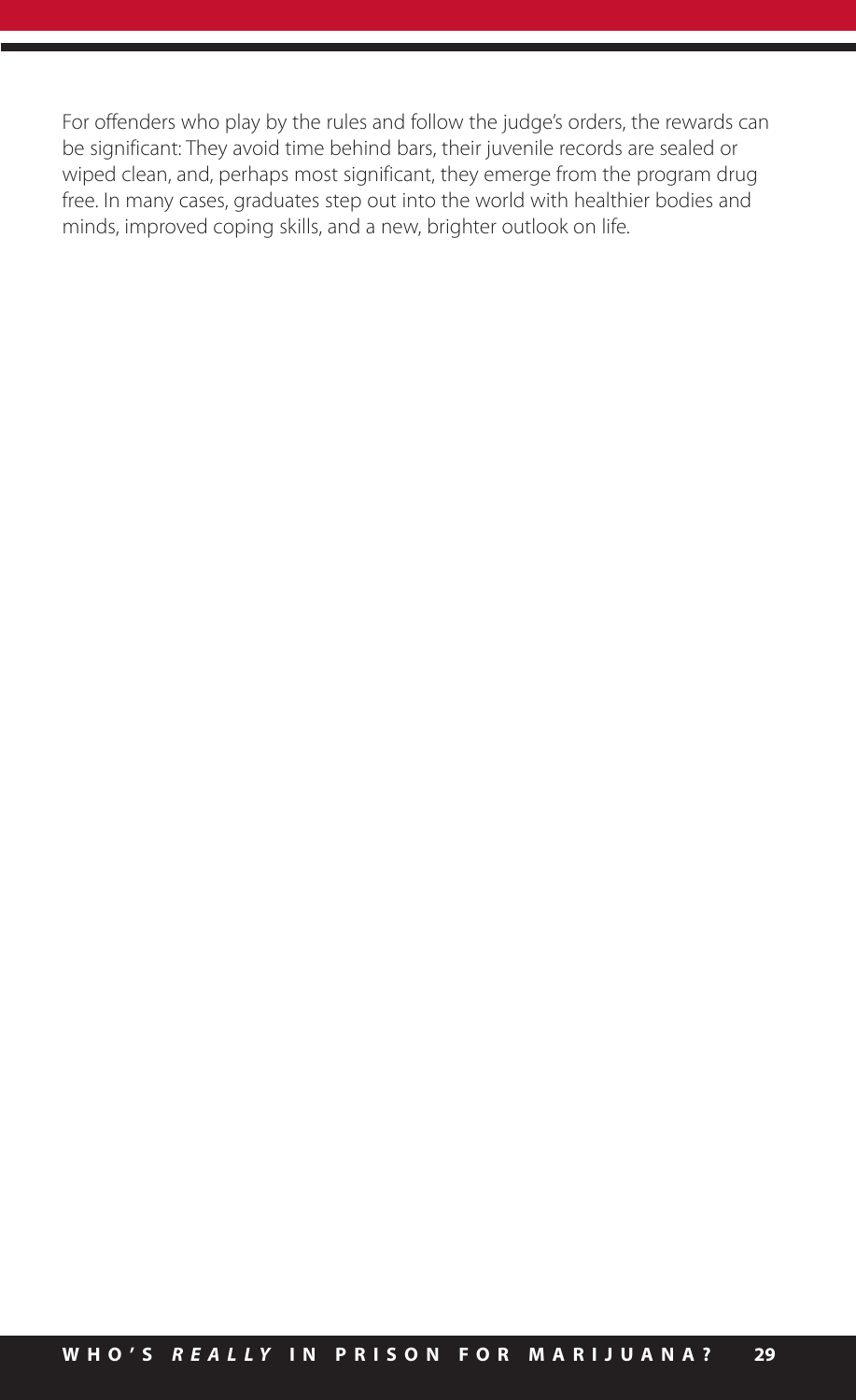#### **W H O ' S R E A L LY I N PRISON FOR MARIJUANA?**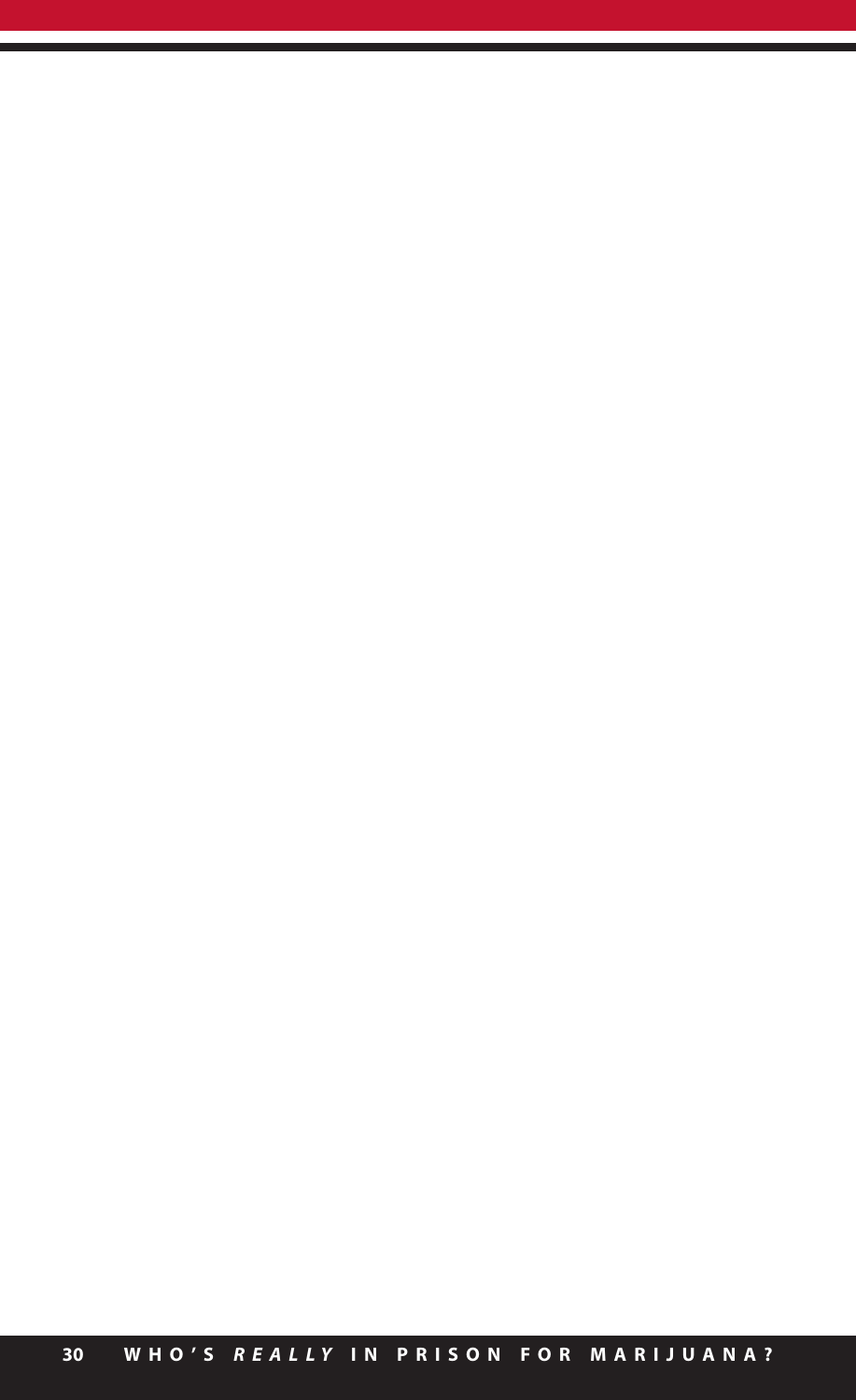In their criticism of the criminal justice system, marijuana legalizers claim that thousands of people are imprisoned for marijuana "possession," or, as they sometimes phrase it, "for marijuana." The implication is that these inmates are otherwise lawabiding individuals arrested for nothing more than smoking a joint. Their crime, goes the argument, was simply having in their possession a little bit of dope.

Those protesting this "injustice" typically make their case by lumping together all marijuana defendants regardless of the quantities involved and the nature or seriousness of the conviction. And yet in doing so, they blur the critical distinction between "simple possession"-a low-level criminal offense-and "simply possessing," a vague, all-encompassing term that can mean *any* possession, including felony amounts. They also overlook the fact that many of those technically serving time for marijuana possession were actually sent to prison on much more serious charges.

Claims about disproportionately harsh sentences for those who violate marijuana laws divert attention from the key point, which is this: The overwhelming majority of people incarcerated for marijuana offenses are not occasional, casual, or first-time users. Rather, they are criminals who have been found guilty of trafficking, growing, manufacturing, selling, or distributing the drug, or who were convicted of multiple offenses that happened to include a marijuana charge. Seldom does anyone in this country go to prison for nothing more than smoking pot.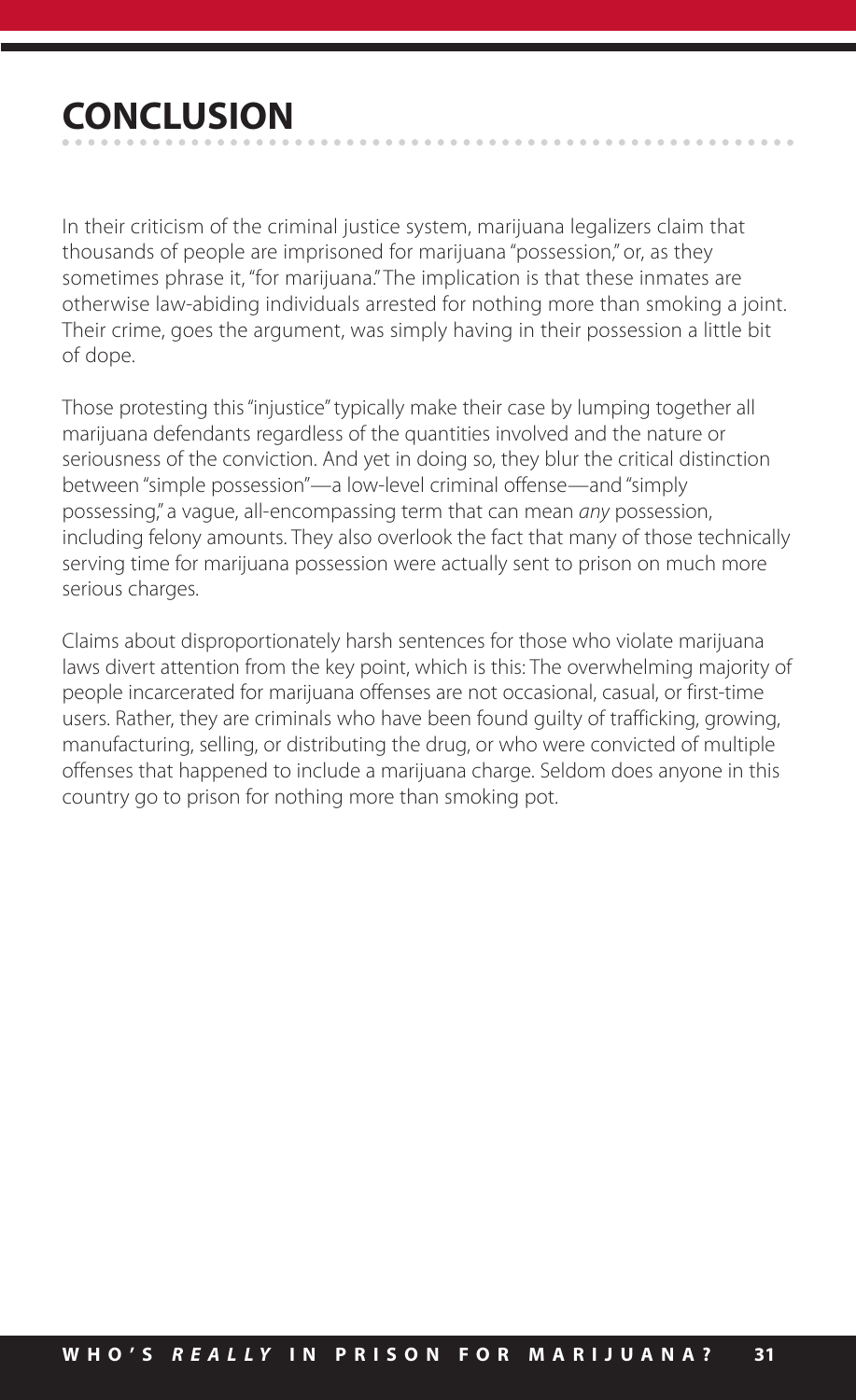#### **W H O ' S R E A L LY I N PRISON FOR MARIJUANA?**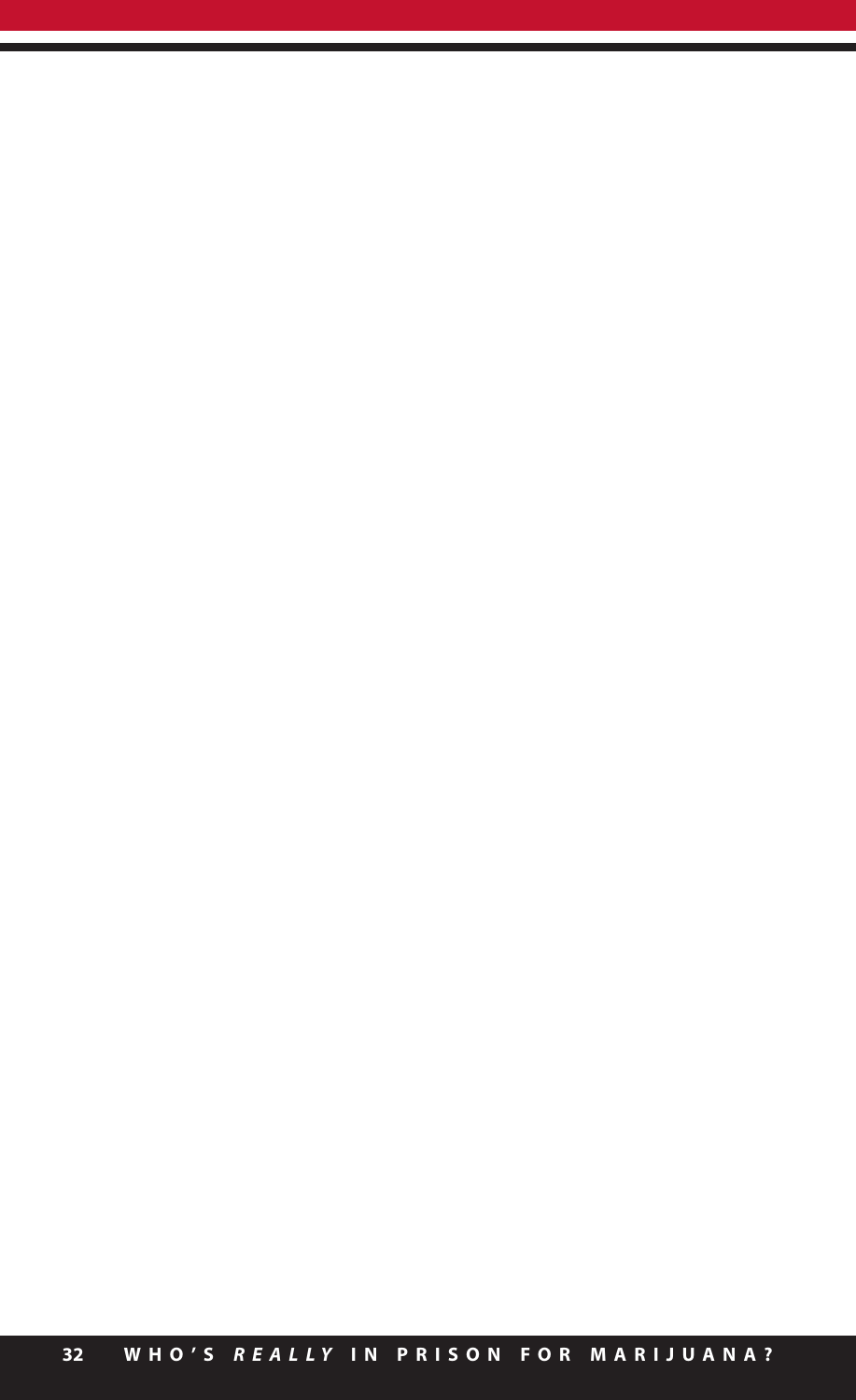

- 1 Web site for the University of Nevada, Las Vegas, Libertarian Party. http://216.239.37.104/search?q=cache:KSb61ppJE2wJ:www.unlp.org/stuff/grass/wall%2520of%2 520shame%2520iii.doc+seth+ferranti&hl=en&ie=UTF8
- 2 An Interview with Seth Ferranti: Prisoner #18205-083, by Michelle Daugherty. Spank Magazine, Summer 2000, as posted on Prisonerlife.com.

http://www.prisonerlife.com/page\_writings2.cfm?writingsID=68&WebpageID= 21&MemberID=51

The American Dream: Free Enterprise, Seth M. Ferranti, #18205-083. Web site for the November Coalition.

http://www.november.org/thewall/cases/ferranti-s/ferranti-s.html

- 3 I'm a Prisoner in the War on Drugs, By John Colapinto. Rolling Stone, May 28, 1998.
- 4 The American Dream: Free Enterprise, Seth M. Ferranti, #18205-083. Web site for the November Coalition.

http://www.november.org/thewall/cases/ferranti-s/ferranti-s.html

- 5 United States of America v. Seth Michael Ferranti, Case #'s 1:91-CR00337-001 and 94-00122-A, United States District Court for the Eastern District of Virginia, Alexandria Division.
- 6 The Whitney Houston Rules, salon.com. http://cobrand.salon.com/people/feature/2000/05/03/houston/index1.html
- 7 To Jail You Go, by Paul Armentano. The Mises Institute monthly, September 1999. http://www.mises.org/freemarket\_detail.asp?control=7
- 8 Your Government Is Lying To You (Again) About Marijuana: A Refutation of the Drug Czar's "Open Letter to America's Prosecutors."The National Organization for the Reform of Marijuana Laws. http://www.norml.org/pdf\_files/your\_gov\_is\_lying.pdf
- 9 Time to End Smoke and Mirrors on Pot, by Margery Eagan. The Boston Herald, September 18, 1994.
- 10 Our New National Chief Therapist, by James Bovard. The Future of Freedom Foundation, October 2001. http://www.fff.org/comment/ed1001f.asp
- 11 Portland, Oregon, NORML Web site: http://www.pdxnorml.org/Atlantic\_Monthly\_Reefer\_Madness.html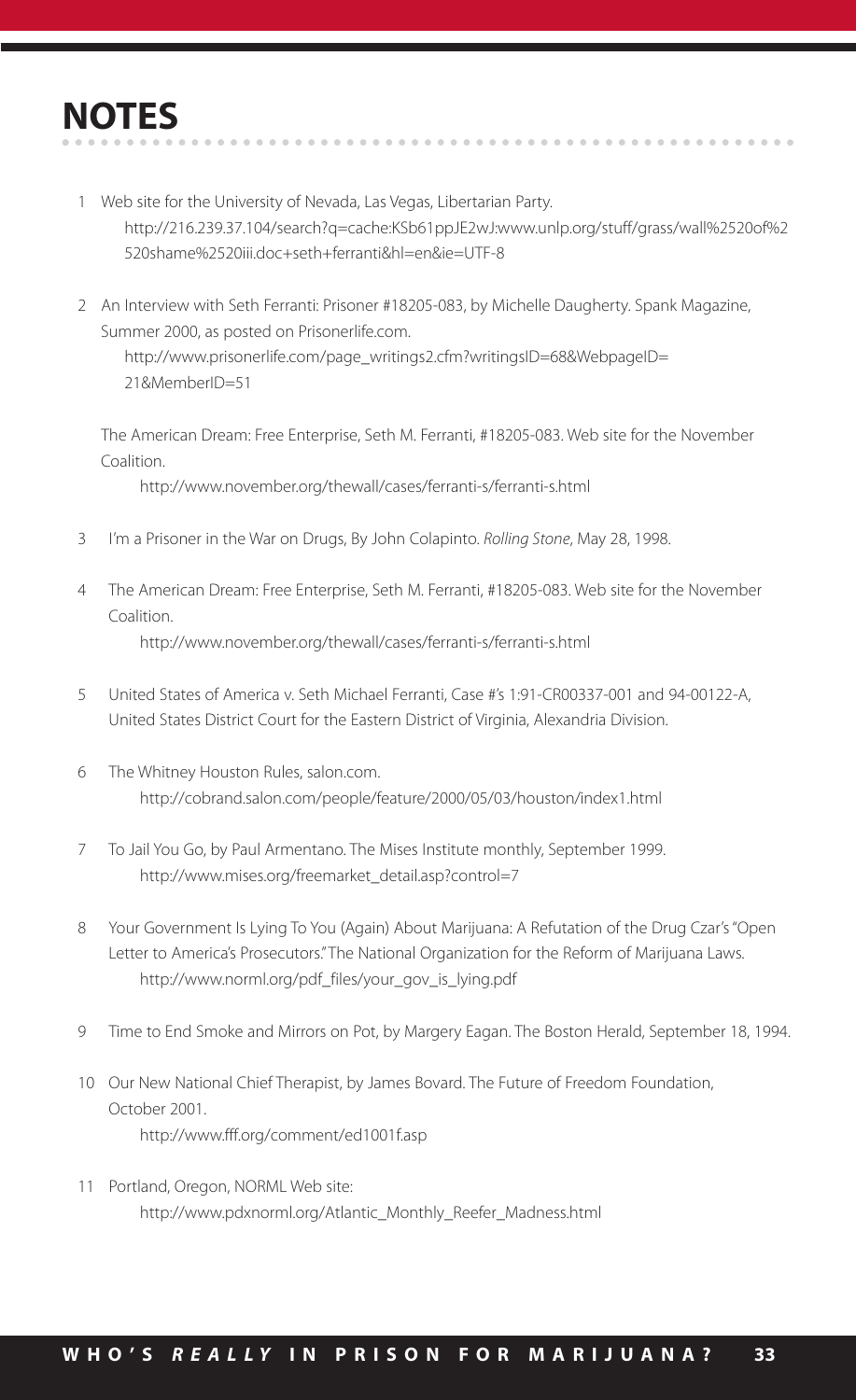12 U.S. Code, Title 18, Chapter 227, Subchapter A, Sec. 3559(a)(6): Sentencing classification of offenses.

U.S. Code, Title 21, Chapter 13, Subchapter I, Part D, Sec. 844(a): Penalties for simple possession.

13 U.S. Code, Title 21, Chapter 13, Subchapter I, Part D, Sec. 844a: Civil penalty for possession of small amounts of certain controlled substances.

Code of Federal Regulations, 28, Section 76.2 H.

Domestic Criminal Law Section, Chief Counsel's Office, Drug Enforcement Administration.

- 14 The American Correctional Association.
- 15 Marijuana Decriminalization: What Does it Mean in the United States? National Bureau of Economic Research, NBER Working Paper Series, May 2003.
- 16 Illicit Drug Policies: Selected Laws from the 50 States. ImpacTeen Illicit Drug Team, Berrien Springs, MI: Andrews University, 2002. http://www.impacteen.org/generalarea\_PDFs/IDTchartbook032103.pdf
- 17 Unpublished data on state marijuana laws through December 2001 by the MayaTech Corporation, under subcontract for the Robert Wood Johnson-supported ImpacTeen initiative.
- 18 Ibid.
- 19 The Cannabis Times, Newsletter of New Hampshire NORML, the National Organization for the Reform of Marijuana Laws, July 2003, Volume 5, Issue 53. http://www.thecannabistimes.com/tct\_current\_issue.htm
- 20 Libertarian Party Press Releases, October 21, 2000. http://www.lp.org/press/archive.php?function=view&record=163
- 21 Drug Policy News, Drug Policy Alliance. http://www.lindesmith.org/news/pressroom/pressrelease/pr102902.cfm
- 22 Change the Climate, Inc. http://www.changetheclimate.org/campaigns/08\_02\_dc/
- 23 Time to End Smoke and Mirrors on Pot, by Margery Eagan. The Boston Herald, September 18, 1994.
- 24 2002 Federal Sentencing Guideline Manual, U.S. Sentencing Commission. http://www.ussc.gov/2002guid/tabcon02.htm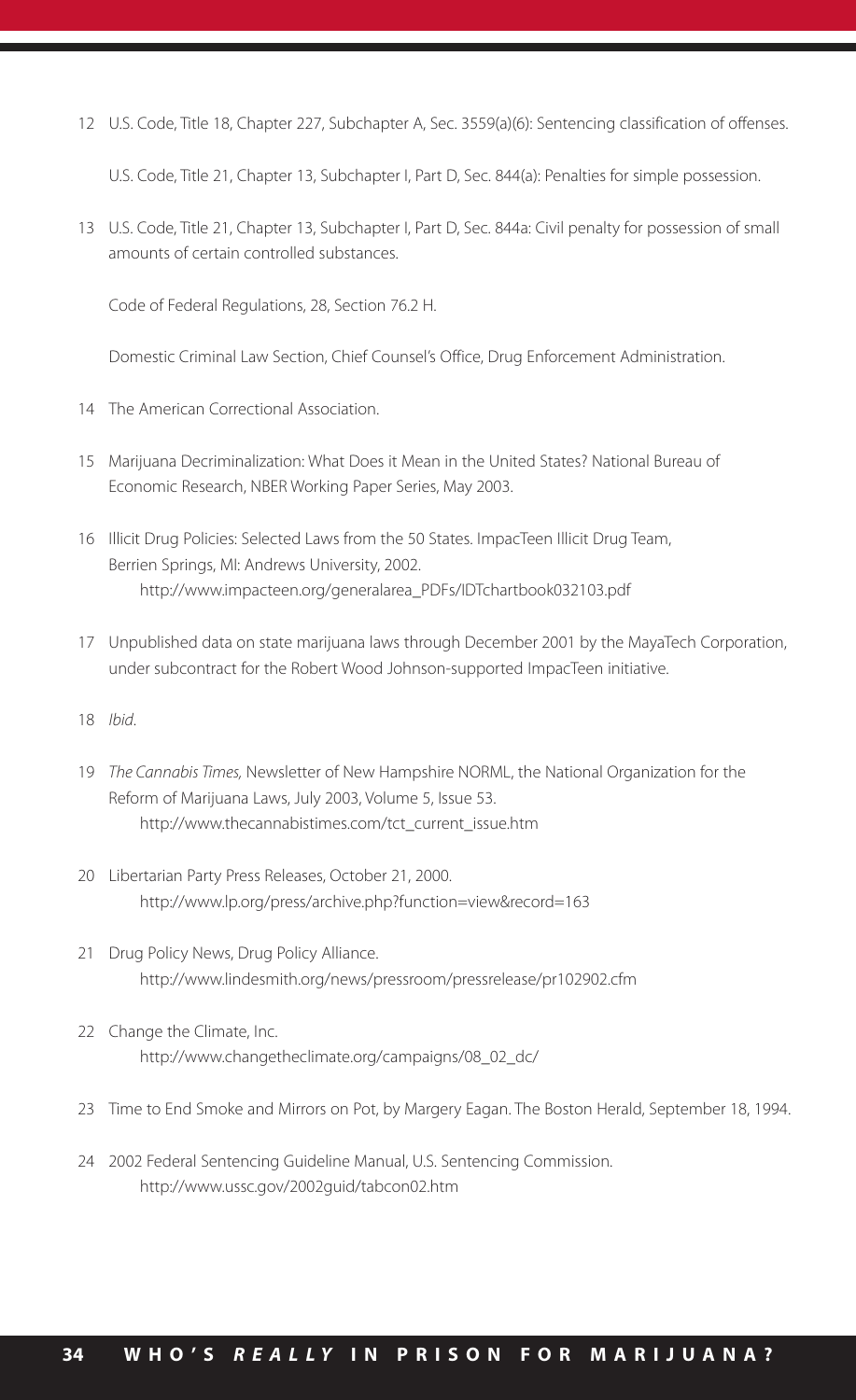25 Montana Code Annotated 2003; 45-9-101. Criminal distribution of dangerous drugs; 45-9-102. Criminal possession of dangerous drugs; 45-9-103. Criminal possession with intent to distribute.

Mississippi Code of 1972; Sec. 41-29-139, Prohibited acts; penalties.

Nevada Revised Statutes, Chapter 453, Controlled Substances General Provisions, NRS 453.339. Trafficking in controlled substances: Marijuana.

Oklahoma Statutes, Title 63, Sec. 2-401 and 2-415.

Texas Statutes, Title 6, Subtitle C, Chapter 481, Subchapter D, Sec. 481.121, Possession of Marihuana.

- 26 NORML's State Guide to Marijuana Penalties. http://www.onlinepot.org/legal/normlstatelaws.htm
- 27 Louisiana State Laws, revised statute 40:981.3. http://www.legis.state.la.us/tsrs/tsrs.asp?lawbody=RS&title=40&section=981.3
- 28 "Substance Abuse and Treatment, State and Federal Prisoners, 1997." BJS Special Report, January 1999, NCJ 172871. http://www.ojp.usdoj.gov/bjs/pub/pdf/satsfp97.pdf
- 29 "Substance Abuse and Treatment, State and Federal Prisoners, 1997." BJS Special Report, January 1999, NCJ 172871. http://www.ojp.usdoj.gov/bjs/pub/pdf/satsfp97.pdf
- 30 "Substance Abuse and Treatment, State and Federal Prisoners, 1997." BJS Special Report, January 1999, NCJ 172871: http://www.ojp.usdoj.gov/bjs/pub/pdf/satsfp97.pdf
- 31 Unpublished BJS estimates based on the 1997 Survey of Inmates in State and Federal Correctional Facilities, National Archive of Criminal Justice Data. For a public-use copy of the survey data, see http://www.icpsr.umich.edu/NACJD/SISFCF/index.html
- 32 Unpublished BJS estimates based on the 1997 Survey of Inmates in State and Federal Correctional Facilities, National Archive of Criminal Justice Data. For a public-use copy of the survey data, see http://www.icpsr.umich.edu/NACJD/SISFCF/index.html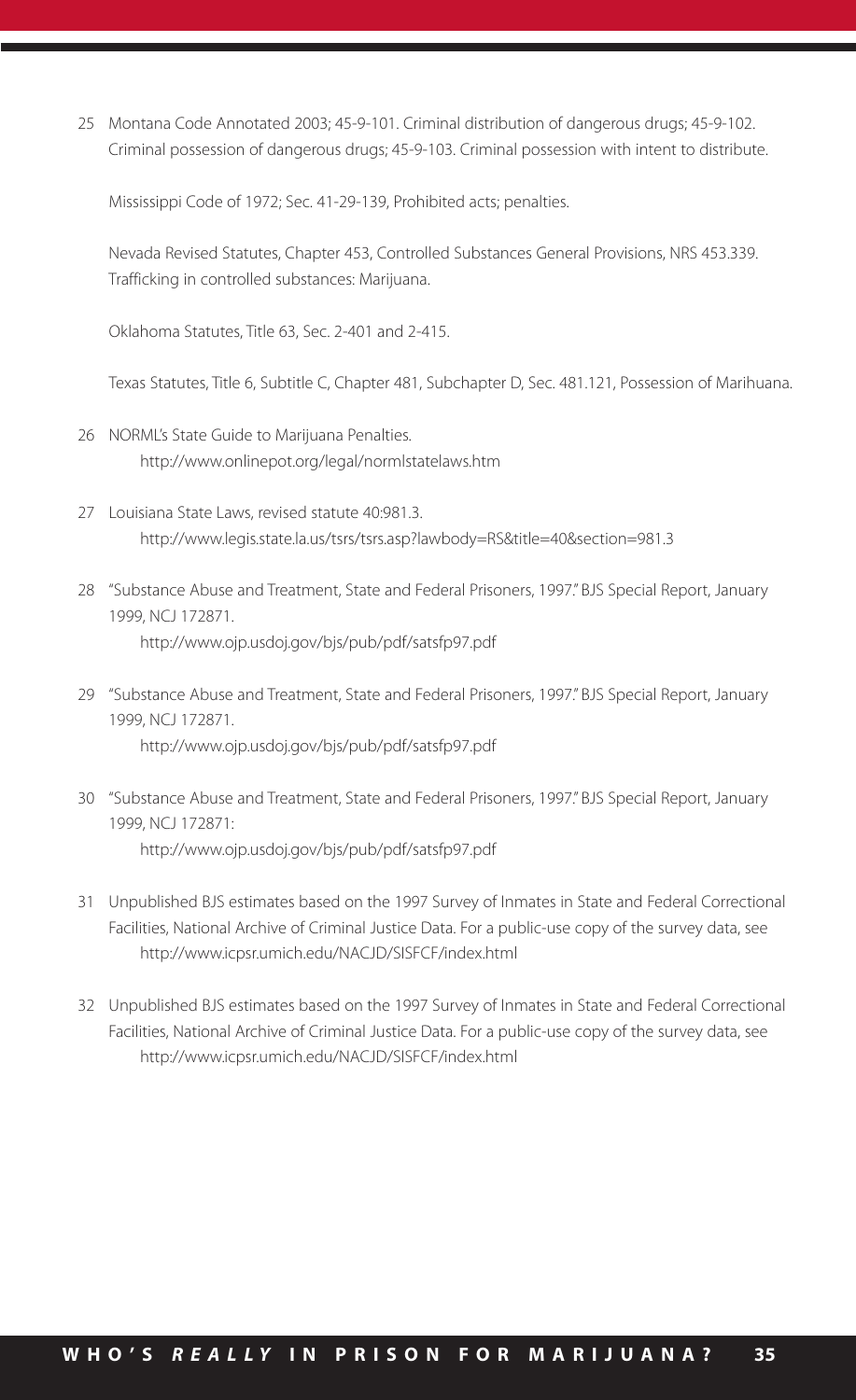33 Unpublished BJS estimates based on the 1997 Survey of Inmates in State and Federal Correctional Facilities, National Archive of Criminal Justice Data. For a public-use copy of the survey data, see http://www.icpsr.umich.edu/NACJD/SISFCF/index.html

Prison and Jail Inmates at Midyear 2002, Bureau of Justice Statistics Bulletin, April 2003, NCJ 198877.

http://www.ojp.usdoj.gov/bjs/pub/pdf/pjim02.pdf

Prisoners in 2002, Bureau of Justice Statistics, July 2003, NCJ 200248. http://www.ojp.usdoj.gov/bjs/pub/pdf/p02.pdf

34 "Substance Abuse and Treatment, State and Federal Prisoners, 1997." BJS Special Report, January 1999, NCJ 172871.

http://www.ojp.usdoj.gov/bjs/pub/pdf/satsfp97.pdf

Unpublished BJS estimates based on the 1997 Survey of Inmates in State and Federal Correctional Facilities, National Archive of Criminal Justice Data. For a public-use copy of the survey data, see http://www.icpsr.umich.edu/NACJD/SISFCF/index.html

- 35 Unpublished BJS estimates based on the 1997 Survey of Inmates in State and Federal Correctional Facilities, National Archive of Criminal Justice Data. For a public-use copy of the survey data, see http://www.icpsr.umich.edu/NACJD/SISFCF/index.html
- 36 U.S. Sentencing Commission's 2001 Sourcebook of Federal Sentencing Statistics. http://www.ussc.gov/ANNRPT/2001/SBTOC01.htm http://www.ussc.gov/ANNRPT/2001/table33.pdf
- 37 Pot Violators Comprise Largest Percentage of Federal Drug Offenders, Department of Justice Study Shows. NORML News, August 30, 2001. http://www.norml.org/index.cfm?Group\_ID=4341
- 38 U.S. Sentencing Commission's 2001 Sourcebook of Federal Sentencing Statistics. http://www.ussc.gov/ANNRPT/2001/SBTOC01.htm http://www.ussc.gov/ANNRPT/2001/table33.pdf

Unpublished figures from the U.S. Sentencing Commission, 2001 Datafile, USSCFY01.

39 Behind Bars: Substance Abuse and America's Prison Population. The National Center on Addiction and Substance Abuse (CASA) at Columbia University, January 1998. http://www.casacolumbia.org/pdshopprov/files/5745.pdf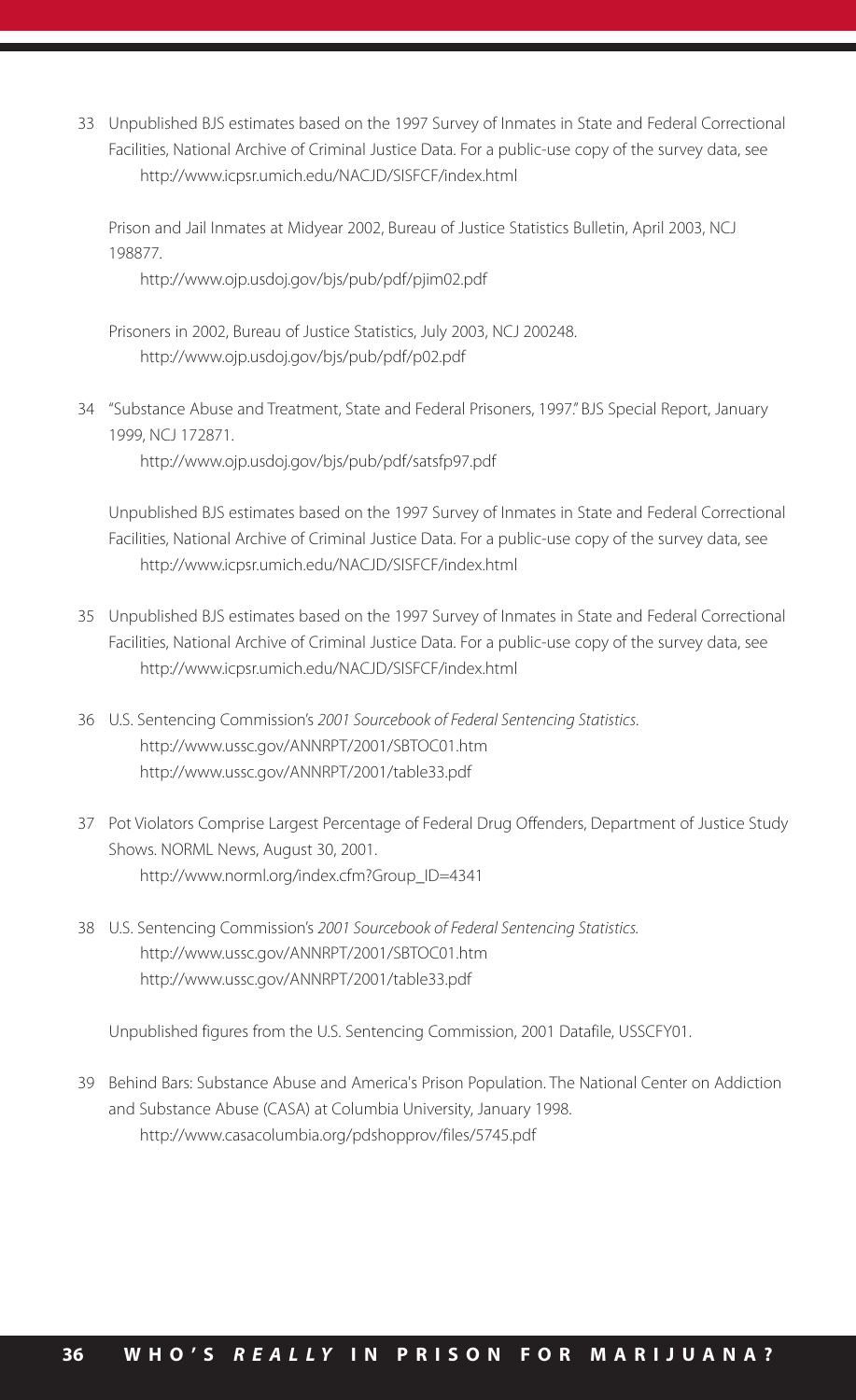40 U.S. Sentencing Commission's 2001 Sourcebook of Federal Sentencing Statistics. http://www.ussc.gov/ANNRPT/2001/SBTOC01.htm http://www.ussc.gov/ANNRPT/2001/table33.pdf

Unpublished figures from the U.S. Sentencing Commission, 2001 Datafile, USSCFY01.

- 41 2002 Federal Sentencing Guideline Manual. http://www.ussc.gov/2002guid/tabcon02.htm
- 42 U.S. Sentencing Commission, 2003 Federal Sentencing Guidelines, Chapter 3 Part C Obstruction, §3C1.1. Obstructing or Impeding the Administration of Justice. http://www.ussc.gov/2003guid/3c1\_1.htm
- 43 U.S. Sentencing Commission, 2002 Federal Sentencing Guidelines, Chapter 5, Part A: Sentencing Table. http://www.ussc.gov/2002guid/5a.htm

U.S. Sentencing Commission, 2002 Federal Sentencing Guidelines, Chapter 2, Part D: Offenses Involving Drugs. http://www.ussc.gov/2002guid/2d1\_1.htm

Office of Policy Analysis, U.S. Sentencing Commission.

- 44 Unpublished BJS estimates based on the 1997 Survey of Inmates in State and Federal Correctional Facilities, National Archive of Criminal Justice Data. For a public-use copy of the survey data, see http://www.icpsr.umich.edu/NACJD/SISFCF/index.html
- 45 Nevadans Against Legalizing Marijuana.

National Families in Action, Drug Abuse Update Online. http://www.nationalfamilies.org/update/dau-090302.html

- 46 Web site for Families Against Mandatory Minimums (FAMM), Donovan Adams. http://www.famm.org/Fed%20men/donovan\_adams\_profile.htm
- 47 United States of America vs. Donovan James Adams, Case #CR 97-20-BLG-JDS, United States District Court for the District of Montana, Billings Division.
- 48 Web site for Families Against Mandatory Minimums (FAMM), Donovan Adams. http://www.famm.org/Fed%20men/donovan\_adams\_profile.htm
- 49 United States of America vs. Donovan James Adams, Case #CR 97-20-BLG-JDS, United States District Court for the District of Montana, Billings Division.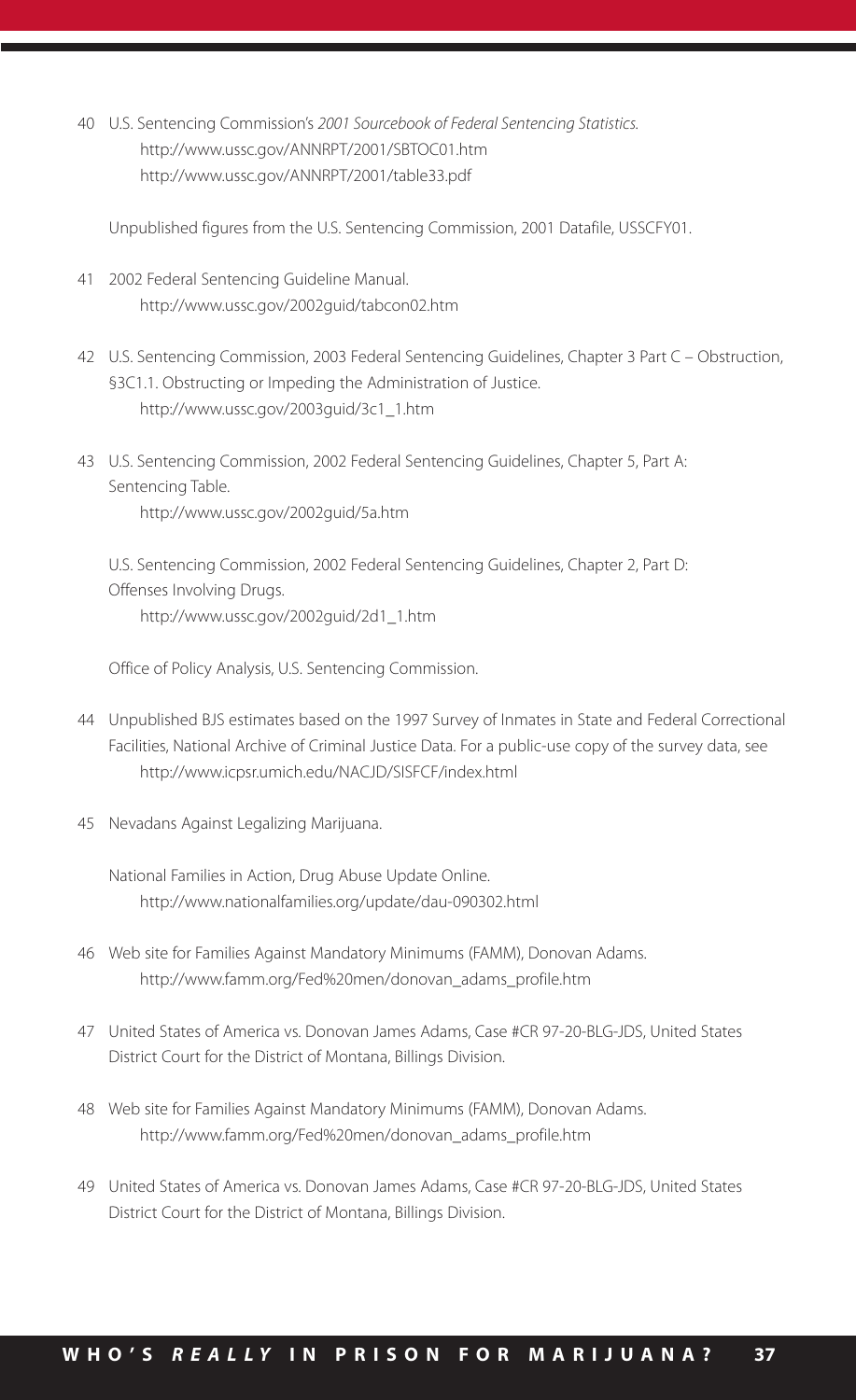50 Reefer Madness, by Eric Schlosser. The Atlantic Monthly, August 1994, Vol. 274, Issue 2.

Marijuana and the Law, by Eric Schlosser, The Atlantic Monthly, September 1994, Vol. 274, Issue 3; pages 84-94.

- 51 United States of America vs. Mark Young, Case #IP 91-57-CR-08, United States District Court for the Southern District of Indiana, Indianapolis Division.
- 52 United States of America vs. Mark Young, Case #IP 91-57-CR-08, United States District Court for the Southern District of Indiana, Indianapolis Division.
- 53 Marijuana and the Law, by Eric Schlosser. The Atlantic Monthly, September 1994, Vol. 274, Issue 3; pages 84-94.
- 54 United States of America vs. Mark Young, Case #IP 91-57-CR-08, United States District Court for the Southern District of Indiana, Indianapolis Division.
- 55 United States of America vs. Mark Young, 997 F.2d 1204 (7th Cir. 1993), 34 F.3d 500 (7th Cir. 1994), 66 F.3d 830 (7th Cir. 1995).
- 56 United States of America vs. Mark Young, Case #IP 91-57-CR-08, United States District Court for the Southern District of Indiana, Indianapolis Division.
- 57 Felony Sentences in State Courts, 2000, Bureau of Justice Statistics Bulletin, June 2003, NCJ 198821. http://www.ojp.usdoj.gov/bjs/pub/pdf/fssc00.pdf
- 58 U.S. Sentencing Commission's 2001 Sourcebook of Federal Sentencing Statistics. http://www.ussc.gov/ANNRPT/2001/SBTOC01.htm http://www.ussc.gov/ANNRPT/2001/Table14.pdf
- 59 The People of the State of New York against Benjamin Curtis. Criminal Court of the City of New York, County of New York, Docket Number 2003NY010544.
- 60 Get the Facts: Marijuana/Hashish. Published by the New York State Office of Alcoholism & Substance Abuse Services. http://www.crisny.org/government/ny/marijuana.html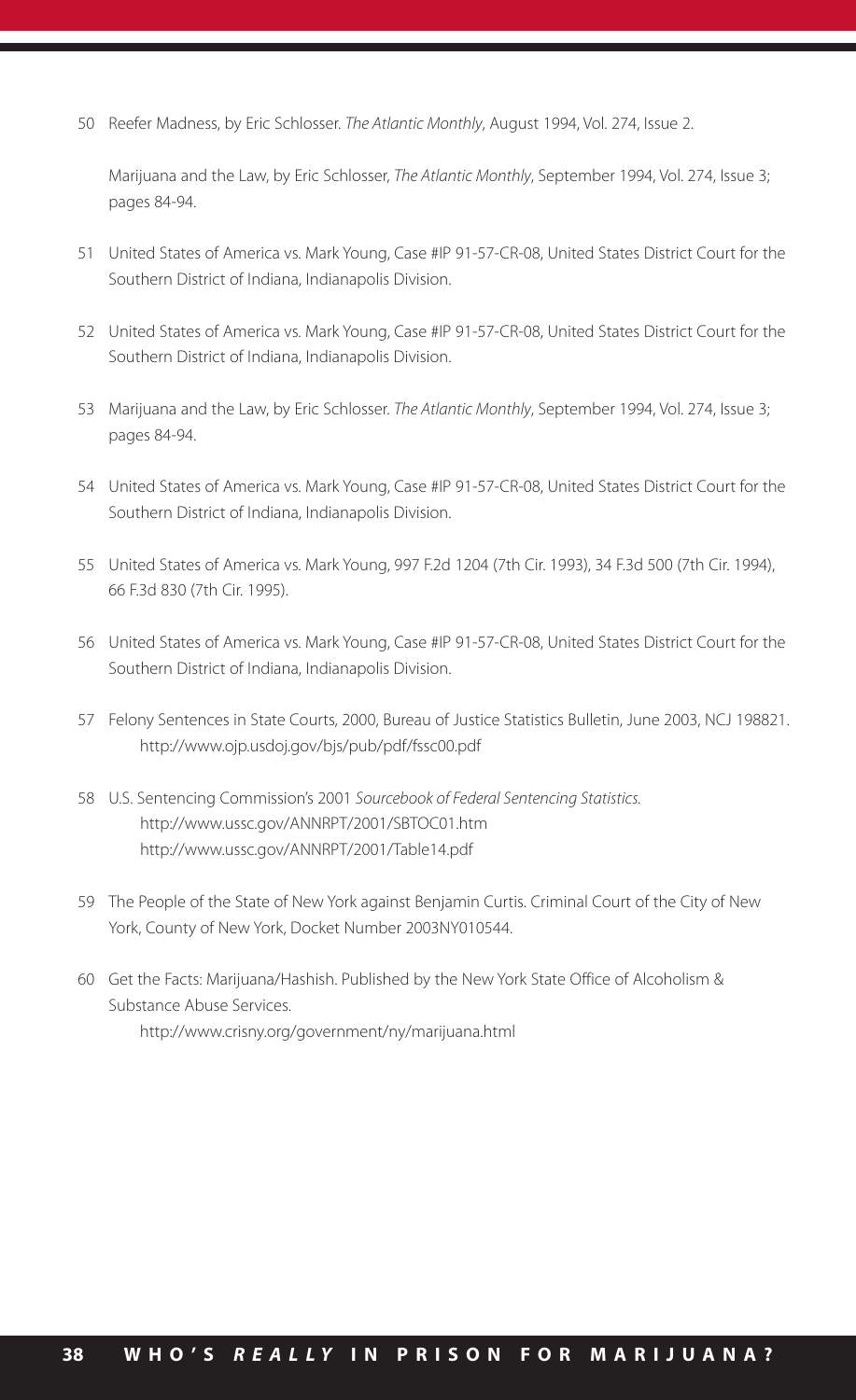61 New York State Consolidated Laws, Article 215. Adjournment in Contemplation of Dismissal for Purposes of Referring Selected Felonies to Dispute Resolution. http://assembly.state.ny.us/leg/?cl=25&a=34

Annual Report 2001, Commission of Investigation of the State of New York.

Opinion of the Court, Supreme Court of the United States, No. 00-1214, Alabama, Petitioner v. LeReed Shelton on Writ of Certiorari to the Supreme Court of Alabama, May 20, 2002, pp. 15-16.

Process Evaluation of the Queens County Arrest Policies Project, Queens, NY, October 1999.

Chapter 4: Legislation and Rules Revision, Twenty-First Annual Report of The Chief Administrator of the Courts for Calendar Year 1998, State of New York, p. 51.

62 National Drug Court Institute. http://www.ndci.org/courtfacts.htm

National Council of Juvenile and Family Court Judges, Alcohol and Other Drugs Division.

- 63 National Drug Court Institute. http://www.ndci.org/courtfacts.htm
- 64 Summary of Drug Court Activity by State and County, OJP Drug Court Clearinghouse and Technical Assistance Project, American University, November 7, 2003. http://www.american.edu/spa/justice/publications/drgchart2k.pdf

Juvenile Drug Courts: Strategies in Practice, U.S. Department of Justice, Office of Justice Programs, Bureau of Justice Assistance, March 2003. http://www.ncjrs.org/pdffiles1/bja/197866.pdf

National Council of Juvenile and Family Court Judges, Alcohol and Other Drugs Division.

65 Federal Drug Offenders, 1999, with Trends 198499. Bureau of Justice Statistics, August 2001, NCJ 187285:

http://www.ojp.usdoj.gov/bjs/pub/pdf/fdo99.pdf

66 Federal Drug Offenders, 1999, with Trends 1984-99. Bureau of Justice Statistics, August 2001, NCJ 187285:

http://www.ojp.usdoj.gov/bjs/pub/pdf/fdo99.pdf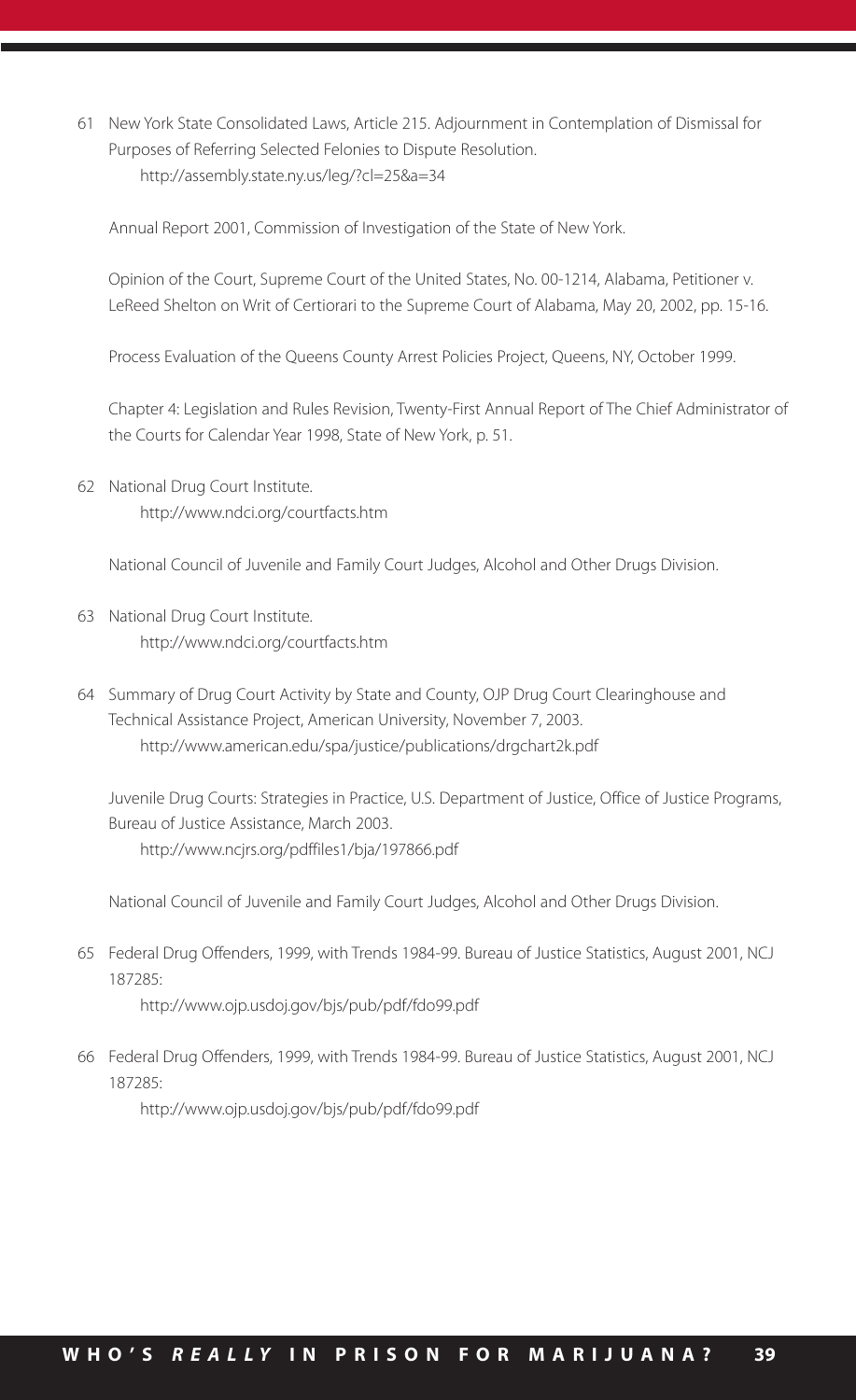#### **How to Order**

This document is available online at www.whitehousedrugpolicy.gov. Additional copies may be obtained from the ONDCP Drug Policy Information Clearinghouse by calling 1-800-666-3332, or by sending an e-mail to ondcp@ncjrs.org.